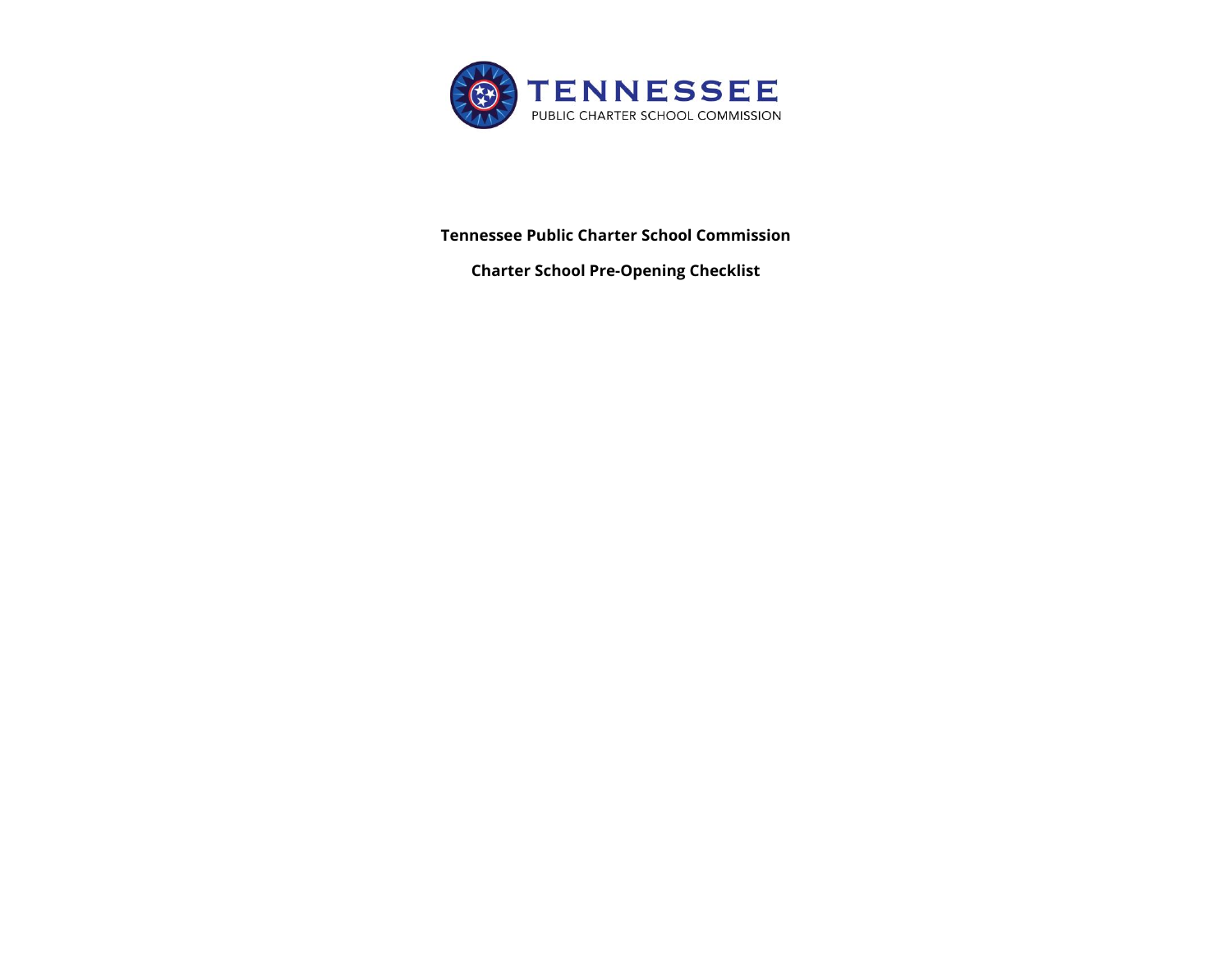

#### **Introduction**

After a charter school application is approved and authorized, there are a significant number of steps to be taken before a school is ready to open its doors to students, families, teachers, and the community. This will serve as a guiding document for charter schools that have been authorized by the Tennessee Public Charter School Commission (Charter Commission). Operators are expected to fulfill all of the requirements outlined in the following table to ensure that the charter school opens with the tools in place to succeed as a high-quality school.

The Charter Commission staff will work with the charter school to complete the pre-opening checklist, but it is the ultimate responsibility of the charter school to ensure it has completed all steps to be ready to open. We understand that opening a school takes a significant amount of time and energy, and the failure to complete one item does not mean that the school will not open. However, items that are in **bold text** are considered foundational items that must be completed for a school to open. If any of the **bolded items** are not completed or if a significant number of other items are not completed by the deadlines set by the Charter Commission, the school's opening may be delayed.

The Charter Commission staff will conduct a pre-opening visit to verify that the school is ready to open its doors to students. A school may not open until it has received a letter from the Charter Commission stating that it has completed the necessary items on the Pre-Opening Checklist, and the school is ready to open for students, families, and staff.

If a charter school does not complete all of the items on the Pre-Opening Checklist by December 31<sup>st</sup> of the year it opens, the school's charter will be recommended for immediate revocation.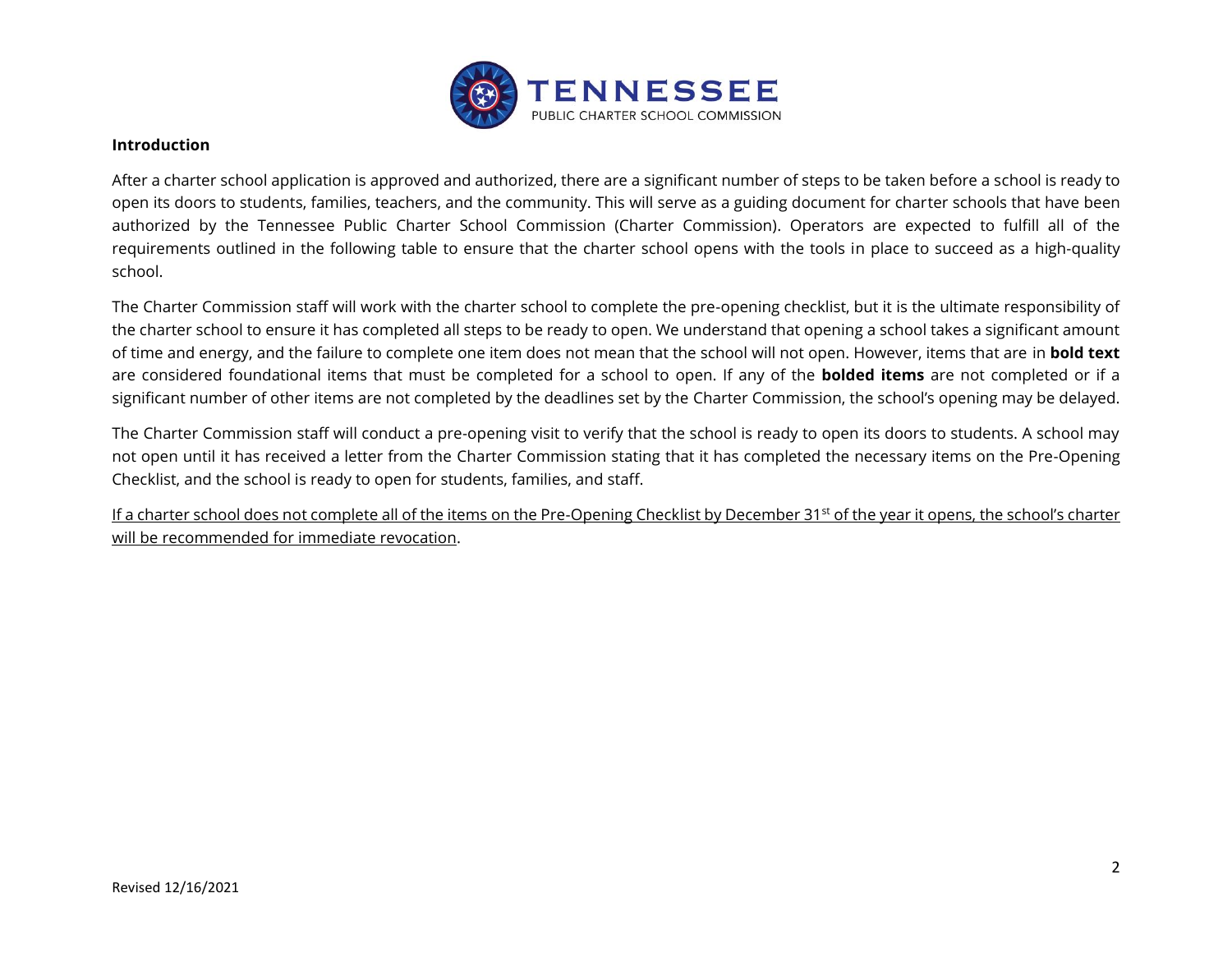

| <b>Governance &amp; Management</b>                                    |                                                                                                                                                                                                                                                                   |                 |       |                 |                  |
|-----------------------------------------------------------------------|-------------------------------------------------------------------------------------------------------------------------------------------------------------------------------------------------------------------------------------------------------------------|-----------------|-------|-----------------|------------------|
| Item                                                                  | <b>Deliverable</b>                                                                                                                                                                                                                                                | <b>Due Date</b> | Owner | <b>Comments</b> | <b>Completed</b> |
| <b>Establish the</b><br><b>Governing Body.</b>                        | Submit list of the current members of the Governing<br>Body including contact information and positions held<br>on the Governing Body. The TPCSC must be notified of<br>any change to the Governing Body made after the due<br>date within 30 days of the change. | June 1          |       |                 |                  |
| <b>Establish and approve</b><br>by-laws.                              | Submit copy of ratified by-laws and copy of minutes<br>with ratification vote to the TPCSC within 5 days of<br>meeting.                                                                                                                                           | June 1          |       |                 |                  |
| Hire head of<br>school/principal.                                     | Submit name and contact information. The TPCSC<br>must be notified of any change in school<br>director/principal made after the due date and<br>within 30 days of hire.                                                                                           | June 1          |       |                 |                  |
| Hire school leadership.                                               | Submit an updated organizational chart with the names<br>and contact information of key individuals in school<br>leadership or administration positions.                                                                                                          | June 1          |       |                 |                  |
| <b>Name of contact for</b><br>pre-opening checklist                   | Submit name, title, and contact information of<br>individual overseeing the pre-opening checklist                                                                                                                                                                 | Jan $15$        |       |                 |                  |
| Name main contact for<br>reporting<br>calendar/general<br>compliance. | Submit name, title, and contact information of reporting<br>calendar and general compliance.                                                                                                                                                                      | March 1         |       |                 |                  |
| Name main contact for<br>federal programs<br>compliance.              | Submit name, title, and contact information of federal<br>programs contact. If same contact at the reporting<br>calendar/general compliance, please note it.                                                                                                      | March 1         |       |                 |                  |
| <b>Execute a management</b><br>contract (if applicable).              | Submit contract that is signed by management<br>company and Governing Body and minutes from<br>meeting approving the contract.                                                                                                                                    | June 1          |       |                 |                  |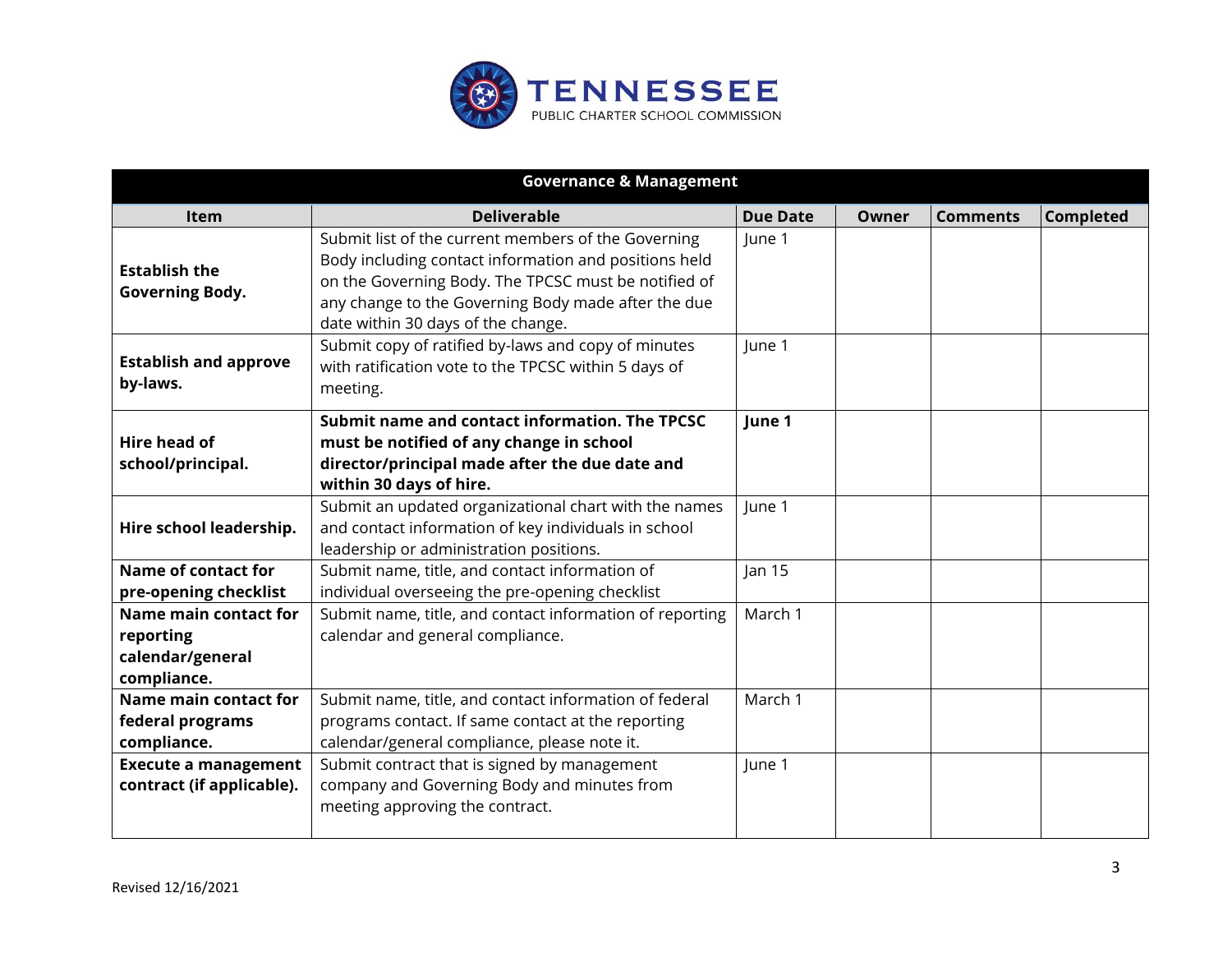

|                                                                                                           | <b>Finance</b>                                                                                                                                                                                                                                                                                                                                              |                 |              |                 |                  |
|-----------------------------------------------------------------------------------------------------------|-------------------------------------------------------------------------------------------------------------------------------------------------------------------------------------------------------------------------------------------------------------------------------------------------------------------------------------------------------------|-----------------|--------------|-----------------|------------------|
| Item                                                                                                      | <b>Deliverable</b>                                                                                                                                                                                                                                                                                                                                          | <b>Due Date</b> | <b>Owner</b> | <b>Comments</b> | <b>Completed</b> |
| <b>Submit preliminary</b><br>enrollment projections                                                       | Submit preliminary enrollment and special education<br>projections by funding option to begin the district<br>planning and funding application processes.                                                                                                                                                                                                   | February<br>15  |              |                 |                  |
| <b>Finalize current</b><br>enrollment for funding<br>calculations.                                        | Submit final enrollment numbers after closing the<br>enrollment period and lottery. (Update monthly until<br>July)<br>Estimated total enrollment on the first day of<br>school<br><b>Estimated number of SWD</b><br>$\bullet$<br><b>Estimated number of EL students</b><br>$\bullet$<br><b>Estimated number of directly certified students</b><br>$\bullet$ | March 15        |              |                 |                  |
| <b>Complete budget for</b><br>upcoming school year<br>and receive approval<br>from the Governing<br>Body. | Submit budget to the TPCSC and copy of minutes<br>with approval vote included.                                                                                                                                                                                                                                                                              | June 1          |              |                 |                  |
| <b>Designate individual</b><br>responsible for finance.                                                   | Submit name and contact information of the finance<br>lead to the TPCSC. Submit W9 and ACH routing<br>information to establish school as a vendor in Edison.                                                                                                                                                                                                | April 1         |              |                 |                  |
| <b>Designate individual</b><br>responsible for back-<br>office<br>operations/reporting                    | Submit evidence of employment or contract with an<br>accountant, bookkeeper, or other person who will<br>handle financial matters.                                                                                                                                                                                                                          | July 1          |              |                 |                  |
| <b>Establish a payroll</b><br>system.                                                                     | Submit contract with a payroll company or evidence of<br>employment of or contract with persons to handle<br>payroll and copy of deduction policy.                                                                                                                                                                                                          | July 1          |              |                 |                  |
| <b>Obtain federal tax-</b><br>exempt status for the                                                       | Submit copies of all applications (Form 1023) and filings<br>regarding tax-exempt status to the TPCSC, including<br>final Internal Revenue Service determination letter.                                                                                                                                                                                    | June 1          |              |                 |                  |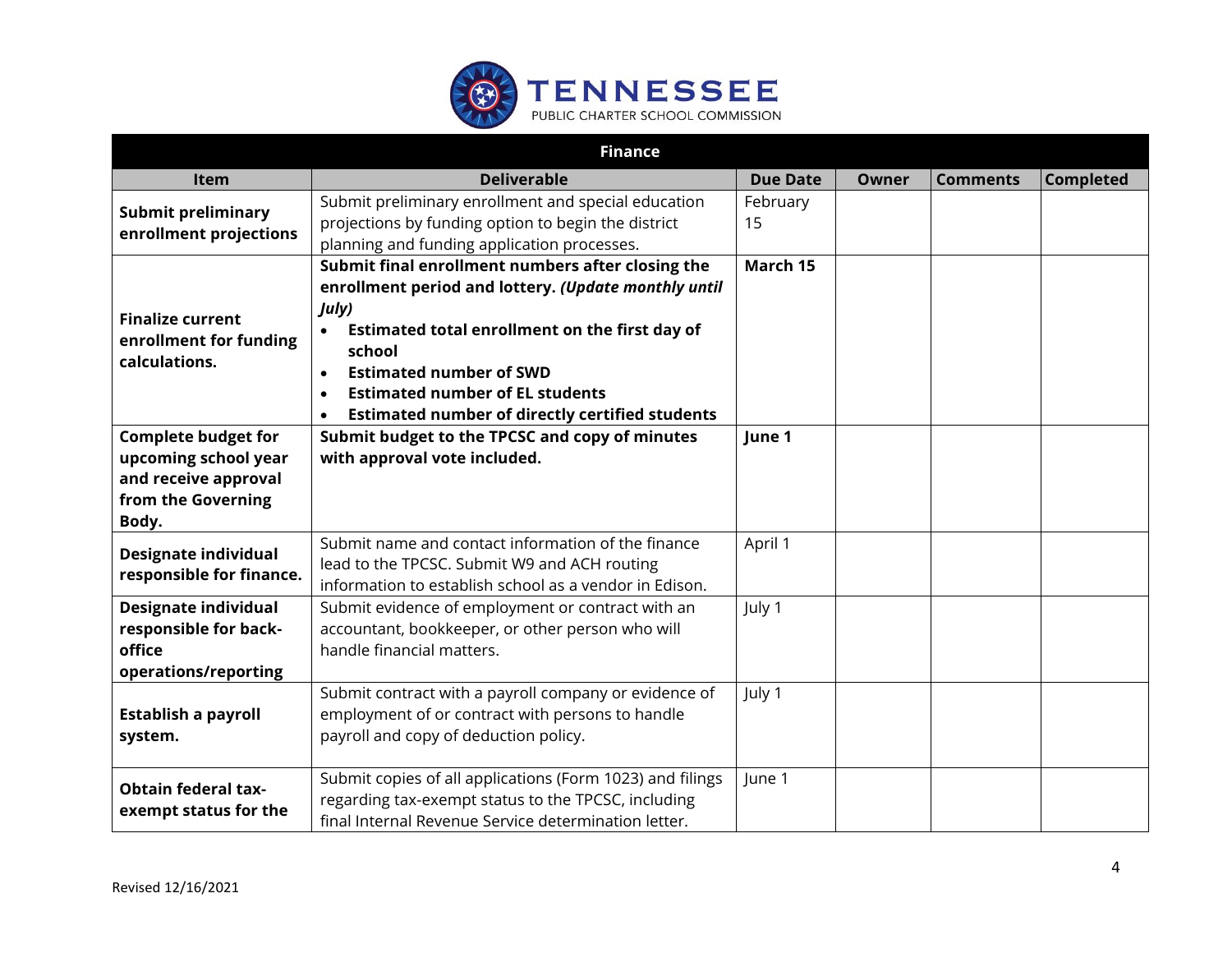

| school's education             |                                                                                     |                 |       |                 |                  |
|--------------------------------|-------------------------------------------------------------------------------------|-----------------|-------|-----------------|------------------|
| corporation.                   |                                                                                     |                 |       |                 |                  |
| Retain an independent          | Submit contract with independent certified public                                   | July 1          |       |                 |                  |
| certified public               | accountant.                                                                         |                 |       |                 |                  |
| accountant for                 |                                                                                     |                 |       |                 |                  |
| auditing requirements.         |                                                                                     |                 |       |                 |                  |
|                                | <b>Personnel/Staffing</b>                                                           |                 |       |                 |                  |
| <b>Item</b>                    | <b>Deliverable</b>                                                                  | <b>Due Date</b> | Owner | <b>Comments</b> | <b>Completed</b> |
|                                | Submit name and contact information of human                                        | March 1         |       |                 |                  |
| Designate a human              | resources lead to the TPCSC. This individual should be                              |                 |       |                 |                  |
| resources lead.                | able to provide staffing and licensure information to the                           |                 |       |                 |                  |
|                                | <b>TPCSC</b>                                                                        |                 |       |                 |                  |
|                                | Opt-in or opt-out of the State of Tennessee's Health,                               | March 1         |       |                 |                  |
| Sign up for employee           | Dental, and Vision Plans.                                                           |                 |       |                 |                  |
| benefits.                      |                                                                                     |                 |       |                 |                  |
|                                | Complete and submit required participation paperwork.                               | April 1         |       |                 |                  |
|                                |                                                                                     |                 |       |                 |                  |
|                                | In accordance with T.C.A. § 49-1-302, T.C.A. § 49-5-108,                            | May 1           |       |                 |                  |
|                                | and State Board Rule 0520-02-04, the school must select                             |                 |       |                 |                  |
| Select a teacher               | a teacher evaluation system and notify the Tennessee                                |                 |       |                 |                  |
| evaluation system.             | Department of Education of the system. If the school                                |                 |       |                 |                  |
|                                | chooses to adopt an alternative observation model, it                               |                 |       |                 |                  |
|                                | must be approved by the State Board in accordance<br>with State Board Policy 5.201. |                 |       |                 |                  |
|                                | Enroll eligible employees into the Tennessee                                        | March 1         |       |                 |                  |
|                                | Consolidated Retirement System (TCRS) and begin                                     |                 |       |                 |                  |
| Sign up eligible               | monthly reporting by the first payroll in which an                                  |                 |       |                 |                  |
| employees for TCRS.            | eligible employee is paid.                                                          |                 |       |                 |                  |
|                                |                                                                                     |                 |       |                 |                  |
| <b>Establish a process for</b> | Obtain an ORI number from the TBI.                                                  | February 1      |       |                 |                  |
| background screening           |                                                                                     |                 |       |                 |                  |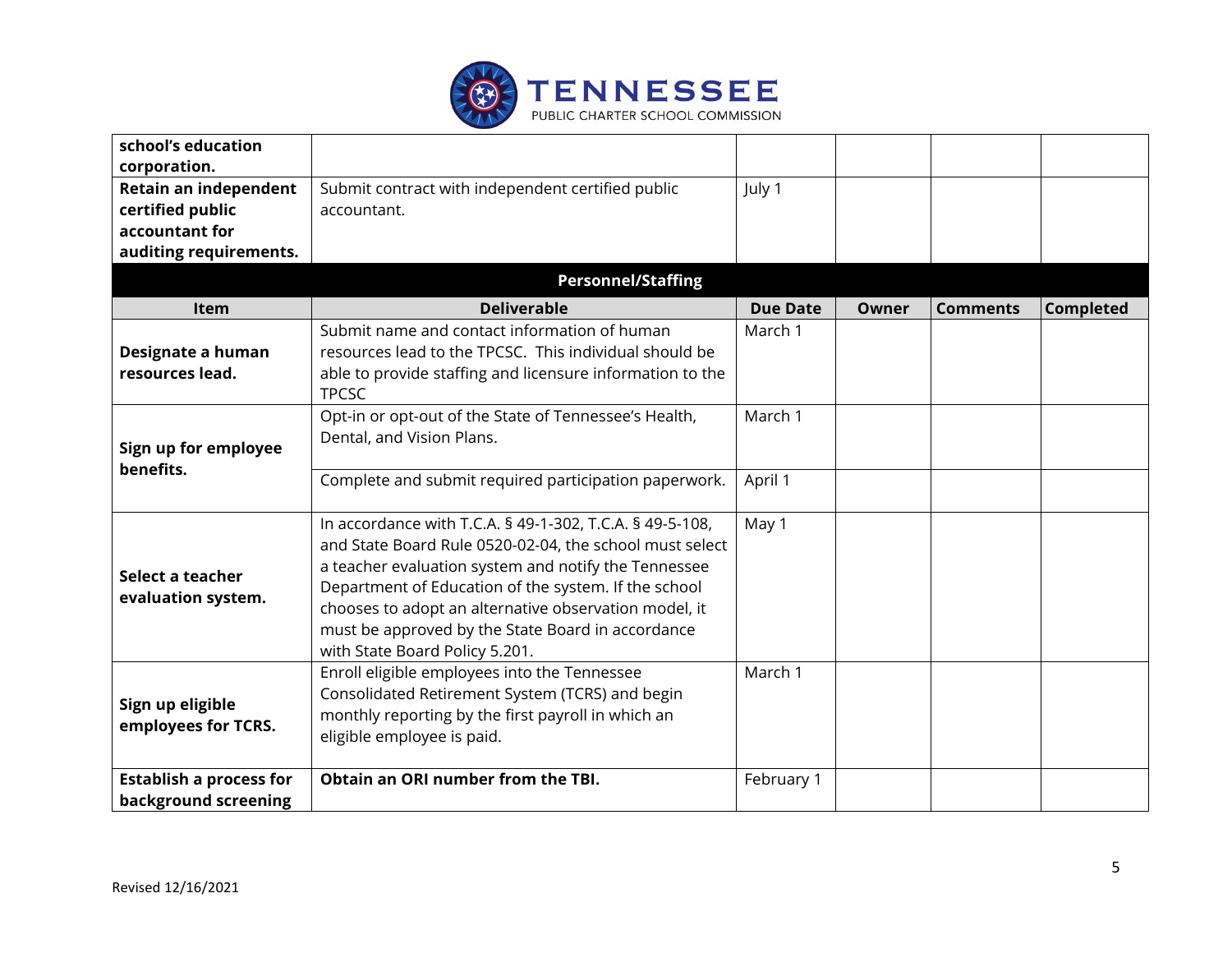

| for all employees and        | Conduct TBI background checks for each new                | July 1          |       |                 |                  |
|------------------------------|-----------------------------------------------------------|-----------------|-------|-----------------|------------------|
| collect documentation        | employee, contractor, or volunteer.                       |                 |       |                 |                  |
| of background checks,        |                                                           |                 |       |                 |                  |
| including employees in       | Submit information to TPCSC for DCS checks on any         |                 |       |                 |                  |
| transportation, food         | new employee, contract, or volunteer as they are hired.   |                 |       |                 |                  |
| service, custodial, and      | Maintain background checks in a secure location in        | July 1          |       |                 |                  |
| security.                    | accordance with state and federal law. Files should be    |                 |       |                 |                  |
|                              | available for inspection at any time.                     |                 |       |                 |                  |
| Have an adequate             | On a monthly basis, submit an employee list that          | March 1         |       |                 |                  |
| number of teachers           | specifies the following: role/assignment, teacher license | April 1         |       |                 |                  |
| that matches the             | number (if required for role), and status of TBI          | May 1           |       |                 |                  |
| staffing plan                | background check.                                         | June 1          |       |                 |                  |
| established in the           |                                                           | July 1          |       |                 |                  |
| charter application.         |                                                           | August 1        |       |                 |                  |
| <b>Establish human</b>       | Identify Human Resource Information System to collect     | July 1          |       |                 |                  |
| resource system for          | and maintain employee information required under          |                 |       |                 |                  |
| maintaining                  | Personnel Information Reporting System (PIRS).            |                 |       |                 |                  |
| information.                 |                                                           |                 |       |                 |                  |
| <b>Establish and approve</b> | Submit approved copy of employee handbook and             | June 1          |       |                 |                  |
| an employee handbook         | minutes with Governing Body approval vote.                |                 |       |                 |                  |
| and distribute               | Provide documentation that the employee handbook          | July 15         |       |                 |                  |
| handbook to all staff.       | has been distributed to all staff.                        |                 |       |                 |                  |
|                              |                                                           |                 |       |                 |                  |
|                              | <b>Serving Special Populations</b>                        |                 |       |                 |                  |
| Item                         | <b>Deliverable</b>                                        | <b>Due Date</b> | Owner | <b>Comments</b> | <b>Completed</b> |
| <b>Hire and designate</b>    | Submit list of names and contact information of school-   | March 1         |       |                 |                  |
| leads for special            | level and/or network-level leads. If the contact changes, |                 |       |                 |                  |
| education, student           | the school will provide updates to the TPCSC on           |                 |       |                 |                  |
| discipline, testing          | contacts within a week of the change.                     |                 |       |                 |                  |
| coordinator, SIS/Data        |                                                           |                 |       |                 |                  |
| <b>Manager, Homeless</b>     |                                                           |                 |       |                 |                  |
| Services, Foster Care,       |                                                           |                 |       |                 |                  |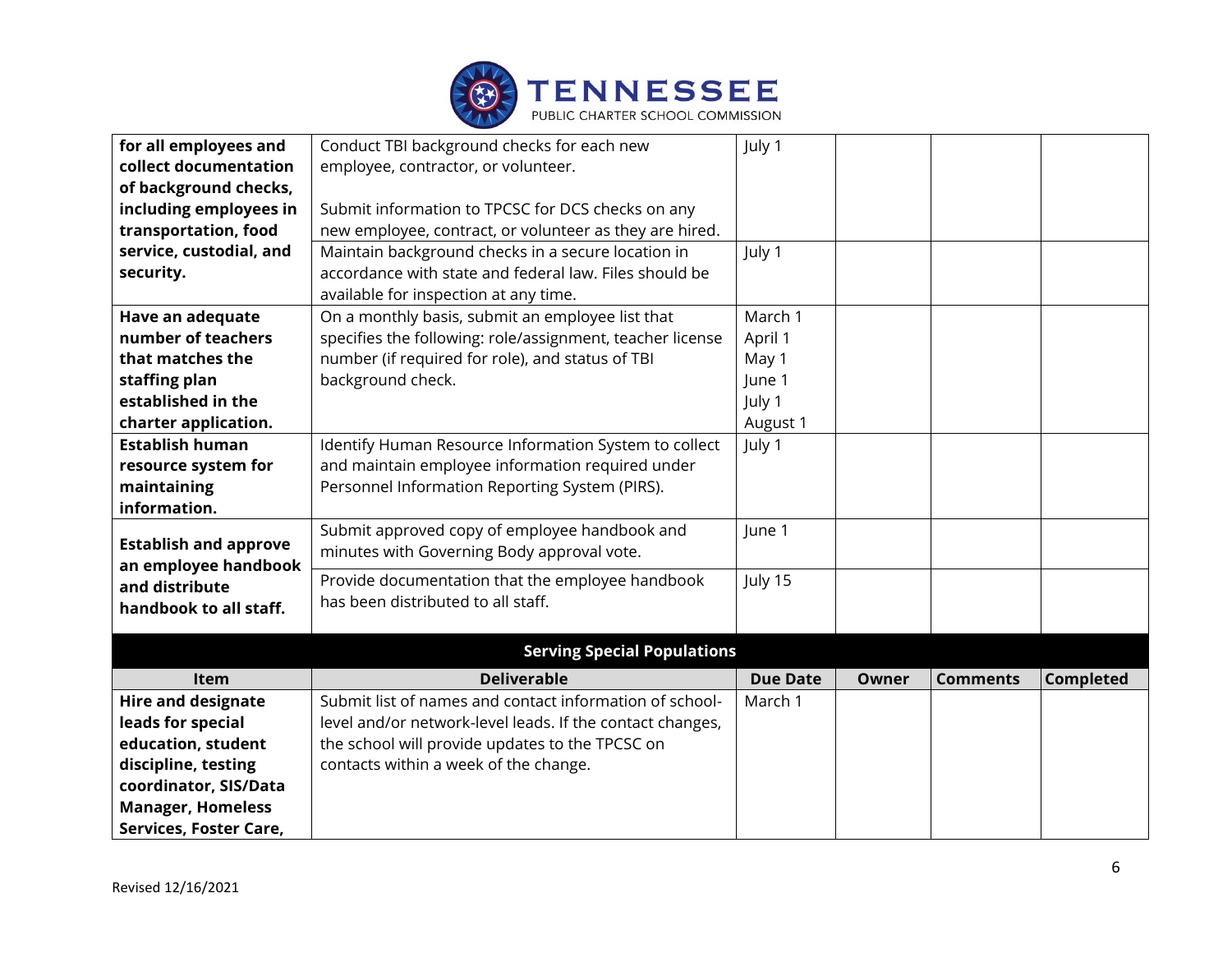

| Migrant, 504, and ESL                                                                                                   |                                                                                                                                                                                                                                                                                                                                                                                                                                                                                                                                                                                                               |                                                                                            |  |  |
|-------------------------------------------------------------------------------------------------------------------------|---------------------------------------------------------------------------------------------------------------------------------------------------------------------------------------------------------------------------------------------------------------------------------------------------------------------------------------------------------------------------------------------------------------------------------------------------------------------------------------------------------------------------------------------------------------------------------------------------------------|--------------------------------------------------------------------------------------------|--|--|
| Services.                                                                                                               |                                                                                                                                                                                                                                                                                                                                                                                                                                                                                                                                                                                                               |                                                                                            |  |  |
| <b>Adopt and implement a</b><br>plan to deliver required<br>services to students<br>with disabilities.                  | Submit written documentation that the school has<br>hired appropriate staff or contracted with other<br>vendors for special education teacher(s), school<br>psychologist, speech and language therapists, and<br>occupational and physical therapists, or other<br>services or equipment, if required by student IEPs.<br>Submit written documentation of anticipated students<br>and their anticipated needs to TPCSC and how the<br>school plans to meet the needs of the students.<br>A final plan will be submitted as part of the August<br>reporting calendar (deadline is September 5 <sup>th</sup> ). | <b>August 1</b>                                                                            |  |  |
| <b>Adopt and implement a</b><br>plan for identifying and<br>assessing English<br>proficiency for                        | Create and submit a Home Language Survey (HLS) to<br>use with all enrolled students who do not already<br>have a HLS in their cumulative folder. Home<br>Language Survey must be in compliance with State<br>Board Policy 3.207.                                                                                                                                                                                                                                                                                                                                                                              | March 1<br>(or two<br>weeks<br>before the<br>beginning<br>of the<br>enrollmen<br>t period) |  |  |
| students classified as<br><b>Non-English Language</b><br><b>Background (NELB)</b><br>through a Home<br>Language Survey. | Submit written documentation of the school's plan to<br>administer the WIDA screener to eligible students, and<br>how the school plans to meet the anticipated needs of<br>the EL students in accordance with federal and state<br>law.<br>A final service plan will be submitted as part of the<br>reporting calendar.                                                                                                                                                                                                                                                                                       | <b>August 1</b>                                                                            |  |  |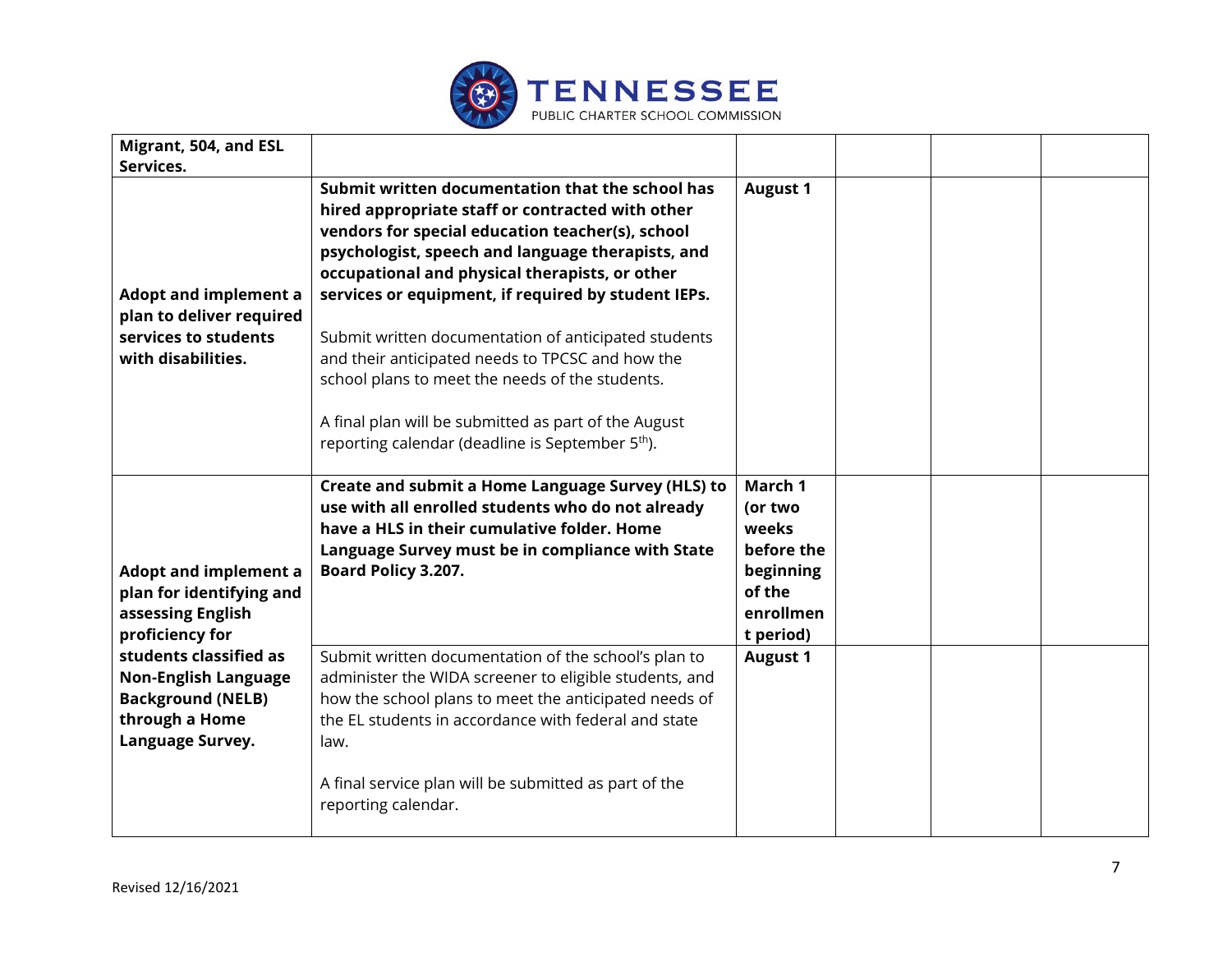

| <b>School Operations</b>                                                                                                                          |                                                                                                                                                                                                                                                                                                   |                                                                                 |              |                 |                  |  |
|---------------------------------------------------------------------------------------------------------------------------------------------------|---------------------------------------------------------------------------------------------------------------------------------------------------------------------------------------------------------------------------------------------------------------------------------------------------|---------------------------------------------------------------------------------|--------------|-----------------|------------------|--|
| Item                                                                                                                                              | <b>Deliverable</b>                                                                                                                                                                                                                                                                                | <b>Due Date</b>                                                                 | <b>Owner</b> | <b>Comments</b> | <b>Completed</b> |  |
| <b>Complete E-Rate Filing.</b>                                                                                                                    | If necessary, complete E-Rate filing via the Universal<br>Service Administrative Company (USAC).                                                                                                                                                                                                  | March 1                                                                         |              |                 |                  |  |
| Submit student<br>application form                                                                                                                | Submit the application form the school plans to use for<br>review and approval                                                                                                                                                                                                                    | February 1<br>(or two<br>weeks<br>before the<br>application<br>form is<br>used) |              |                 |                  |  |
| Submit student<br>enrollment form                                                                                                                 | Submit the enrollment form that the school plans to use<br>for review and approval. The enrollment form must<br>have: Occupational Survey (migrant identification),<br>Home Language Survey (EL identification, for new<br>arrivals), Residency Questionnaire (McKinney Vento<br>identification). | March 1<br>(or two<br>weeks<br>before the<br>application<br>form is<br>used)    |              |                 |                  |  |
| <b>Draft and submit all</b><br>plans/procedures/polic<br>ies required to the pre-<br>opening process and<br>designate policy point<br>of contact. | See attached sheet for required<br>plans/procedures/policies.<br>Submit main point of contact for policy audit to TPCSC.                                                                                                                                                                          | June 1                                                                          |              |                 |                  |  |
| <b>Complete initial</b><br>requirements for                                                                                                       | Create and submit in e-Plan a draft of the School<br>Improvement Plan                                                                                                                                                                                                                             | June 1                                                                          |              |                 |                  |  |
| federal funding<br>compliance.                                                                                                                    | Create and submit school/parent/student compacts<br>forms to the TPCSC and plans to host annual Title I<br>meeting by October 1.                                                                                                                                                                  | July 1                                                                          |              |                 |                  |  |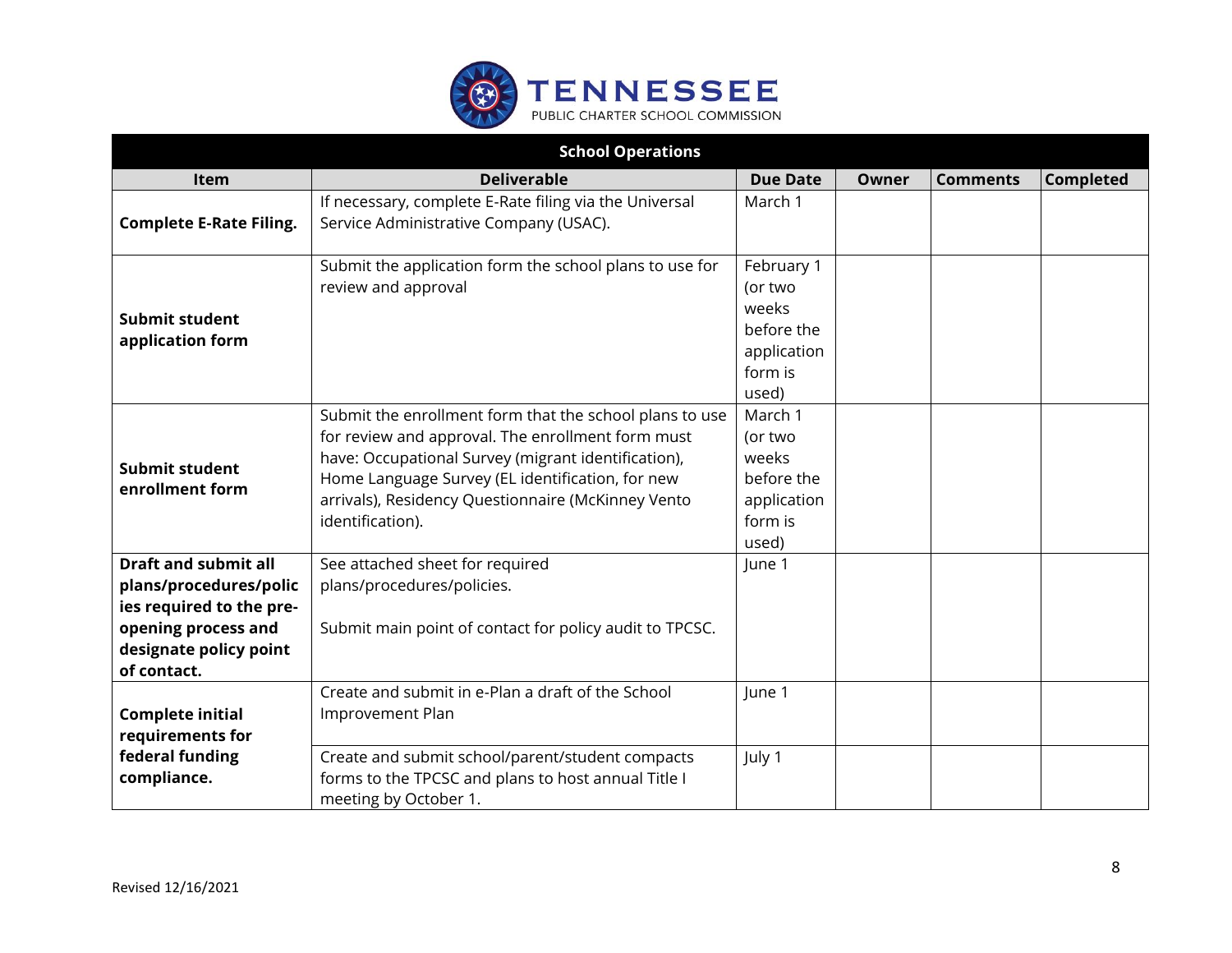

| If transportation will<br>be provided, select<br>transportation service<br>provider. Service must<br>meet specifications<br>outlined in the Charter<br>Contract.       | Submit contract and insurance information of<br>transportation provider and provide school contact for<br>handling transportation.                                                                                                                                                                                                                                                                                                                                                                                                                                      | June 1                                              |
|------------------------------------------------------------------------------------------------------------------------------------------------------------------------|-------------------------------------------------------------------------------------------------------------------------------------------------------------------------------------------------------------------------------------------------------------------------------------------------------------------------------------------------------------------------------------------------------------------------------------------------------------------------------------------------------------------------------------------------------------------------|-----------------------------------------------------|
| <b>Establish school</b><br>calendar for year, start<br>and end times, and<br>class schedules, and<br>circulate this<br>information to staff,<br>parents, and students. | Submit calendar, start and end times, class<br>schedules, and documentation of parental<br>notification.                                                                                                                                                                                                                                                                                                                                                                                                                                                                | April 15                                            |
| <b>Establish processes for</b><br>food service.                                                                                                                        | Determine lead for food services and submit name and<br>contact information.<br>Contact the State Department of Education to set up a<br>National School Lunch and Breakfast Program.<br>Complete registration and submit required forms to the<br>State Department of Education to finalize operation of a<br>National School Lunch and Breakfast Program.<br>If contracting with a third-party vendor, submit written<br>documentation of contract.<br>Submit plan to process free and reduced lunch<br>applications and required reporting to State of<br>Tennessee. | July 1<br>January 31<br>July 31<br>July 1<br>July 1 |
| Hire or contract with a<br>nursing services<br>provider and create a<br>plan and procedures                                                                            | Submit documentation of the school's relationship with<br>a registered nurse and/or physician.                                                                                                                                                                                                                                                                                                                                                                                                                                                                          | July 15                                             |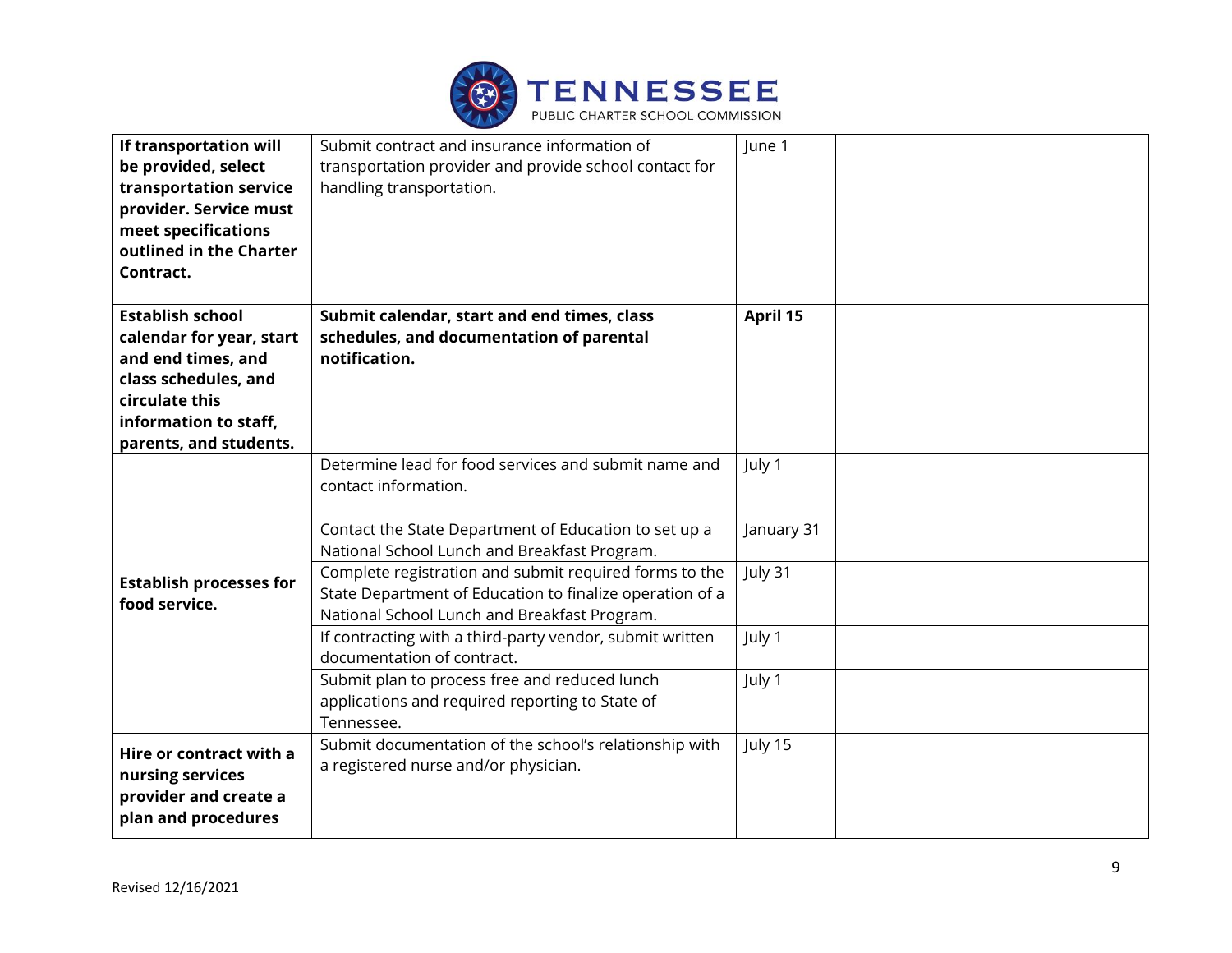

| for the administration                                                     | Submit written documentation of anticipated students                                                                                                                                                                                                                                                                                                                                                                                                                         | August 1 |
|----------------------------------------------------------------------------|------------------------------------------------------------------------------------------------------------------------------------------------------------------------------------------------------------------------------------------------------------------------------------------------------------------------------------------------------------------------------------------------------------------------------------------------------------------------------|----------|
| of prescription and                                                        | and their anticipated health needs to TPCSC and how                                                                                                                                                                                                                                                                                                                                                                                                                          |          |
| non-prescription                                                           | the school plans to meet the needs of the students in                                                                                                                                                                                                                                                                                                                                                                                                                        |          |
| medications to                                                             | accordance with required services.                                                                                                                                                                                                                                                                                                                                                                                                                                           |          |
| students and for                                                           |                                                                                                                                                                                                                                                                                                                                                                                                                                                                              |          |
| provision of required                                                      |                                                                                                                                                                                                                                                                                                                                                                                                                                                                              |          |
| health services.                                                           |                                                                                                                                                                                                                                                                                                                                                                                                                                                                              |          |
| <b>Establish process for</b>                                               | Submit documentation of record process and written                                                                                                                                                                                                                                                                                                                                                                                                                           | July 15  |
| collecting                                                                 | assurance that students who do not have such records                                                                                                                                                                                                                                                                                                                                                                                                                         |          |
| immunization records                                                       | will be barred from school (except where allowances                                                                                                                                                                                                                                                                                                                                                                                                                          |          |
| or proper exemption                                                        | are permitted), in accordance with T.C.A. § 49-6-5001.                                                                                                                                                                                                                                                                                                                                                                                                                       |          |
| forms.                                                                     |                                                                                                                                                                                                                                                                                                                                                                                                                                                                              |          |
|                                                                            | In accordance with T.C.A. § 49-13-113 (b)(8), submit<br>to the TDOE a certification by an independent<br>accounting firm or by a law firm of the lottery<br>process used for enrollment purposes OR request<br>that the TDOE review and approve the lottery<br>process at least 10 business days prior to the lottery<br>taking place. Submit written documentation to the<br><b>TPCSC</b>                                                                                   | March 1  |
| <b>Submit lottery</b><br>procedures and<br>student record request<br>plans | Submit written assurances from school that records<br>have been requested and/or received, are or will be in<br>locked storage, and locked storage is present at the<br>time of inspection. NOTE: TPCSC strongly recommends<br>schools begin requesting records as early as May to<br>have the files in time for the beginning of the school<br>year.<br>Submit copy of FERPA procedures for storage/handling<br>of student files in school. Locked storage of student files | July 30  |
|                                                                            | will be inspected during pre-opening visit.                                                                                                                                                                                                                                                                                                                                                                                                                                  |          |
| <b>Develop student/family</b>                                              | Submit copy of Student and Family Handbook                                                                                                                                                                                                                                                                                                                                                                                                                                   | June 1   |
| handbook.                                                                  | containing the required policies/procedures. The                                                                                                                                                                                                                                                                                                                                                                                                                             |          |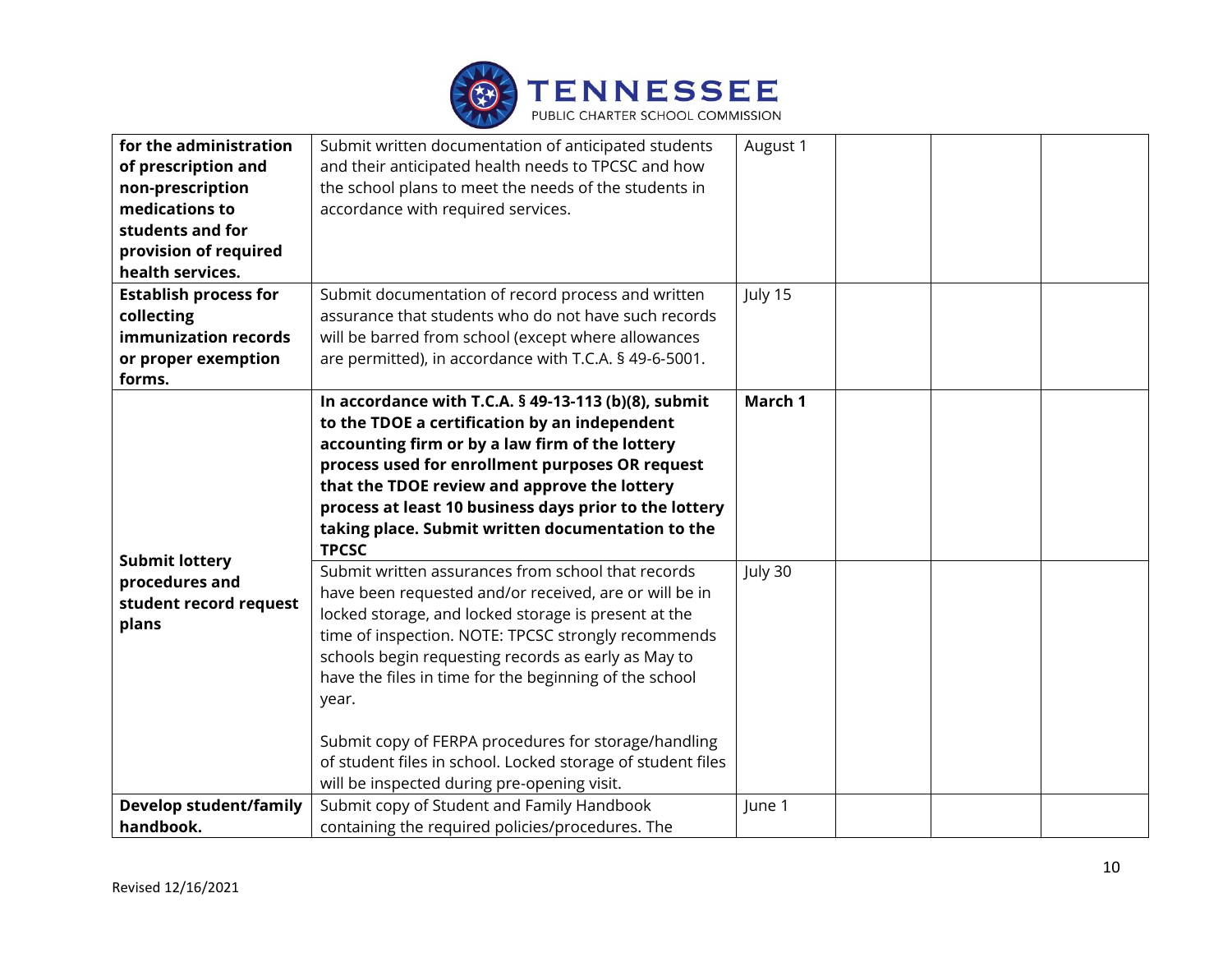

|                               | handbook must have all required notices including      |                 |              |                 |           |
|-------------------------------|--------------------------------------------------------|-----------------|--------------|-----------------|-----------|
|                               | student discipline, complaints/grievances, FERPA, etc. |                 |              |                 |           |
| <b>Acquire required</b>       | Submit certificate of insurance that meets the         | July 1          |              |                 |           |
| insurance.                    | minimum levels as required by TCA § 49-13-107 and      |                 |              |                 |           |
|                               | the Charter Agreement.                                 |                 |              |                 |           |
| <b>Develop written safety</b> | Submit copy of SAVE plan and Emergency Operations      | August 1        |              |                 |           |
| plans for life safety         | Plan in Navigate Prepared.                             |                 |              |                 |           |
| procedures such as fire       |                                                        |                 |              |                 |           |
| drills and emergency          |                                                        |                 |              |                 |           |
| evacuation, including         |                                                        |                 |              |                 |           |
| school safety plans in        |                                                        |                 |              |                 |           |
| accordance with               |                                                        |                 |              |                 |           |
| <b>Project SAVE. These</b>    |                                                        |                 |              |                 |           |
| plans are in the              |                                                        |                 |              |                 |           |
| student and employee          |                                                        |                 |              |                 |           |
| handbooks, and the            |                                                        |                 |              |                 |           |
| school hires                  |                                                        |                 |              |                 |           |
| appropriate security          |                                                        |                 |              |                 |           |
| personnel.                    |                                                        |                 |              |                 |           |
| <b>Meet with local law</b>    | Submit written assurance of walkthrough, including any | August 1        |              |                 |           |
| enforcement to                | safety recommendations; made by law enforcement.       |                 |              |                 |           |
| establish partnership         |                                                        |                 |              |                 |           |
| and complete safety           |                                                        |                 |              |                 |           |
| walkthrough.                  |                                                        |                 |              |                 |           |
|                               | <b>Student Data</b>                                    |                 |              |                 |           |
| Item                          | <b>Deliverable</b>                                     | <b>Due Date</b> | <b>Owner</b> | <b>Comments</b> | Completed |
| <b>Ensure school has</b>      | Identify student information system (SIS) manager      | <b>April 1</b>  |              |                 |           |
| appropriate                   | within the school and notify the TPCSC staff of name   |                 |              |                 |           |
| management and                | and contact information.                               |                 |              |                 |           |
| oversight of student          |                                                        |                 |              |                 |           |
| information in place.         |                                                        |                 |              |                 |           |
| <b>Ensure school has</b>      | Secure access to the TPCSC's SIS.                      | June 1          |              |                 |           |
| appropriate                   |                                                        |                 |              |                 |           |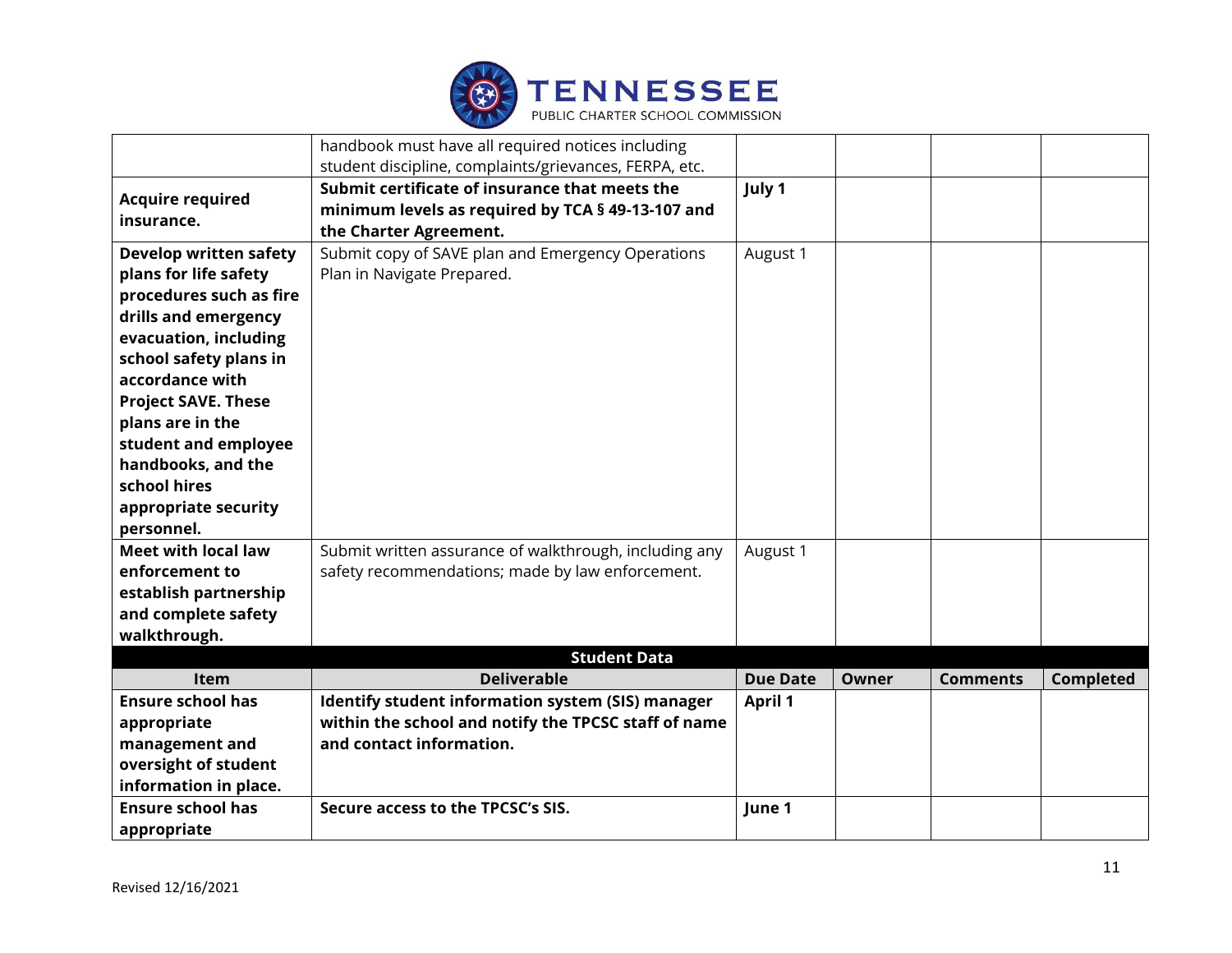

| management and<br>oversight of student<br>information in place.<br><b>Ensure Student</b><br><b>Information System</b><br>(SIS) and Education<br><b>Information System</b><br>(EIS) has all of the<br>required information<br>from the school. | Work with TPCSC to submit State School Approval Form.                                                                                                | March 1         |              |                 |                  |
|-----------------------------------------------------------------------------------------------------------------------------------------------------------------------------------------------------------------------------------------------|------------------------------------------------------------------------------------------------------------------------------------------------------|-----------------|--------------|-----------------|------------------|
| <b>Ensure Student</b>                                                                                                                                                                                                                         | Submit school calendar to TPCSC.                                                                                                                     | April 15        |              |                 |                  |
| <b>Information System</b><br>(SIS) and Education<br><b>Information System</b>                                                                                                                                                                 | Submit a request for all personnel who will need SSO,<br>EIS, EASYIEP, and WIDA AMS usernames.                                                       | June 1          |              |                 |                  |
| (EIS) has all of the<br>required information<br>from the school.                                                                                                                                                                              | Enroll all students and complete staff profiles in student<br>information system.                                                                    | July 31         |              |                 |                  |
|                                                                                                                                                                                                                                               | Complete all student profiles in student information<br>system, working with TPCSC to resolve all errors and<br>ensuring all students appear in EIS. | August 31       |              |                 |                  |
|                                                                                                                                                                                                                                               | <b>Facilities</b>                                                                                                                                    |                 |              |                 |                  |
| Item                                                                                                                                                                                                                                          | <b>Deliverable</b>                                                                                                                                   | <b>Due Date</b> | <b>Owner</b> | <b>Comments</b> | <b>Completed</b> |
| Secure a facility for the                                                                                                                                                                                                                     | Submit final lease or purchase agreement and                                                                                                         | <b>April 1</b>  |              |                 |                  |
| school and complete                                                                                                                                                                                                                           | minutes with Governing Body approval.                                                                                                                |                 |              |                 |                  |
| necessary renovations.                                                                                                                                                                                                                        |                                                                                                                                                      |                 |              |                 |                  |
| Secure a facility for the<br>school and complete                                                                                                                                                                                              | Submit renovation calendar and written assurances that                                                                                               | May 1           |              |                 |                  |
| necessary renovations.                                                                                                                                                                                                                        | facility will be ready for instruction at the beginning of<br>the school year.                                                                       |                 |              |                 |                  |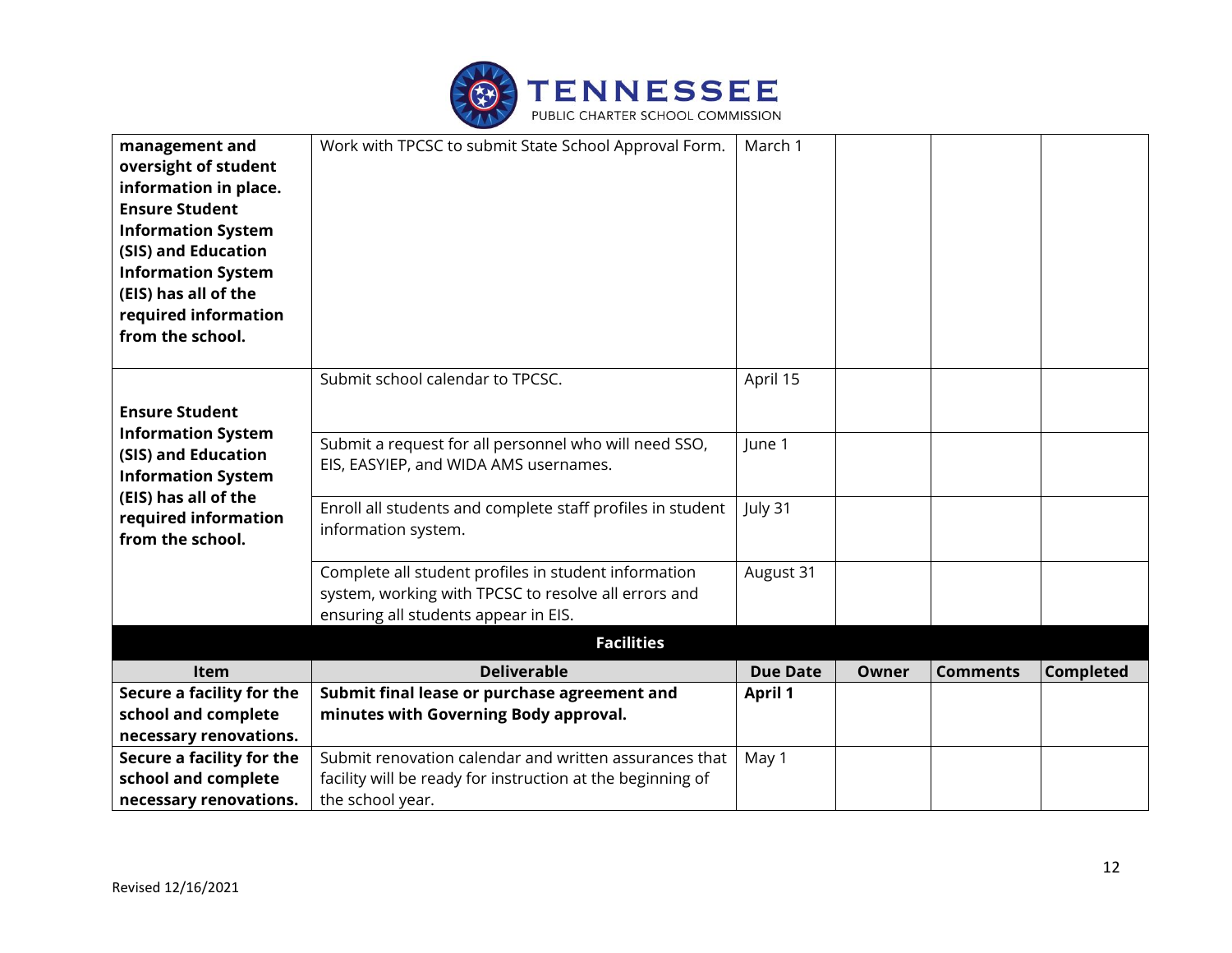

| <b>Obtain an asbestos-</b>     | If constructing a new school building, obtain a          | July 15 |
|--------------------------------|----------------------------------------------------------|---------|
| free certification under       | statement from an architect, project engineer            |         |
| 40 CFR 763.99                  |                                                          |         |
|                                | responsible for the construction of the new building, or |         |
|                                | an accredited inspector that no asbestos-containing      |         |
|                                | building material (ACBM) was specified as a building     |         |
|                                | material in any construction document for the building,  |         |
|                                | or, to the best of his or her knowledge, no ABCM was     |         |
|                                | used as a building material in the building.             |         |
|                                | If not constructing a new school building, submit        |         |
|                                | assurance of proper inspection for ACBM by an            |         |
|                                | accredited inspector, as required by Federal laws and    |         |
|                                | regulations governing asbestos in schools.               |         |
| <b>Distribute necessary</b>    | Submit documentation that age-appropriate classroom      | July 1  |
| instructional materials        | furniture has been procured.                             |         |
| and supplies to                |                                                          |         |
| classrooms at every            |                                                          |         |
| grade level.                   |                                                          |         |
| <b>Obtain a Certificate of</b> | Submit Certificate of Occupancy and any other            | July 15 |
| <b>Occupancy and any</b>       | required permits.                                        |         |
| other required permits         |                                                          |         |
| from local building            |                                                          |         |
| department before Pre-         |                                                          |         |
| <b>Opening Visit.</b>          |                                                          |         |
| <b>Complete Fire Marshall</b>  | Submit documentation of Fire Marshall inspection.        | July 15 |
| inspections on any             |                                                          |         |
| major renovation work          |                                                          |         |
| done to facility to            |                                                          |         |
| ensure approval for            |                                                          |         |
| occupancy as an                |                                                          |         |
| educational space.             |                                                          |         |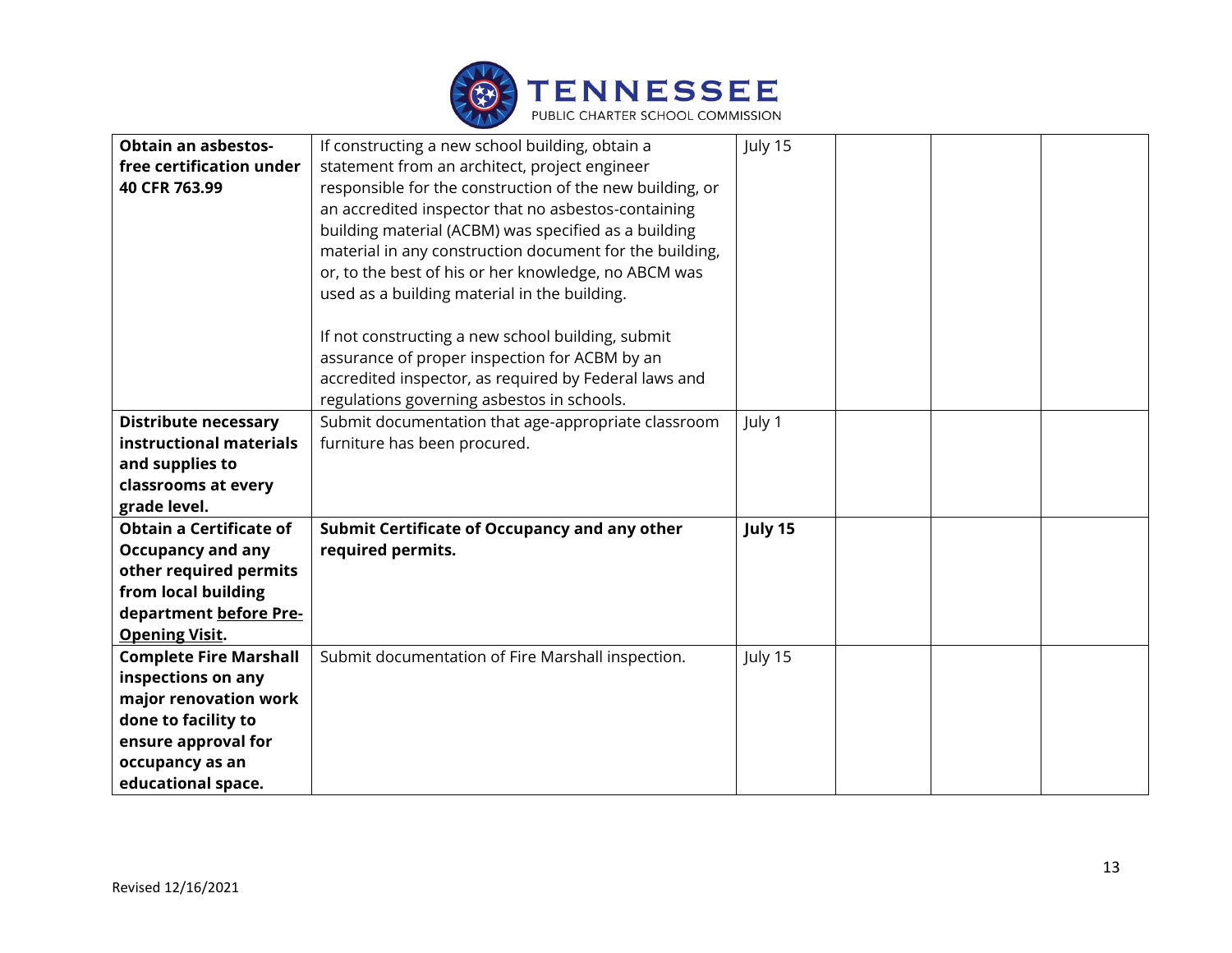

| Execute contract with a $\vert$ | Submit contract with custodial vendor. | lune |  |  |
|---------------------------------|----------------------------------------|------|--|--|
| custodial service               |                                        |      |  |  |
| vendor.                         |                                        |      |  |  |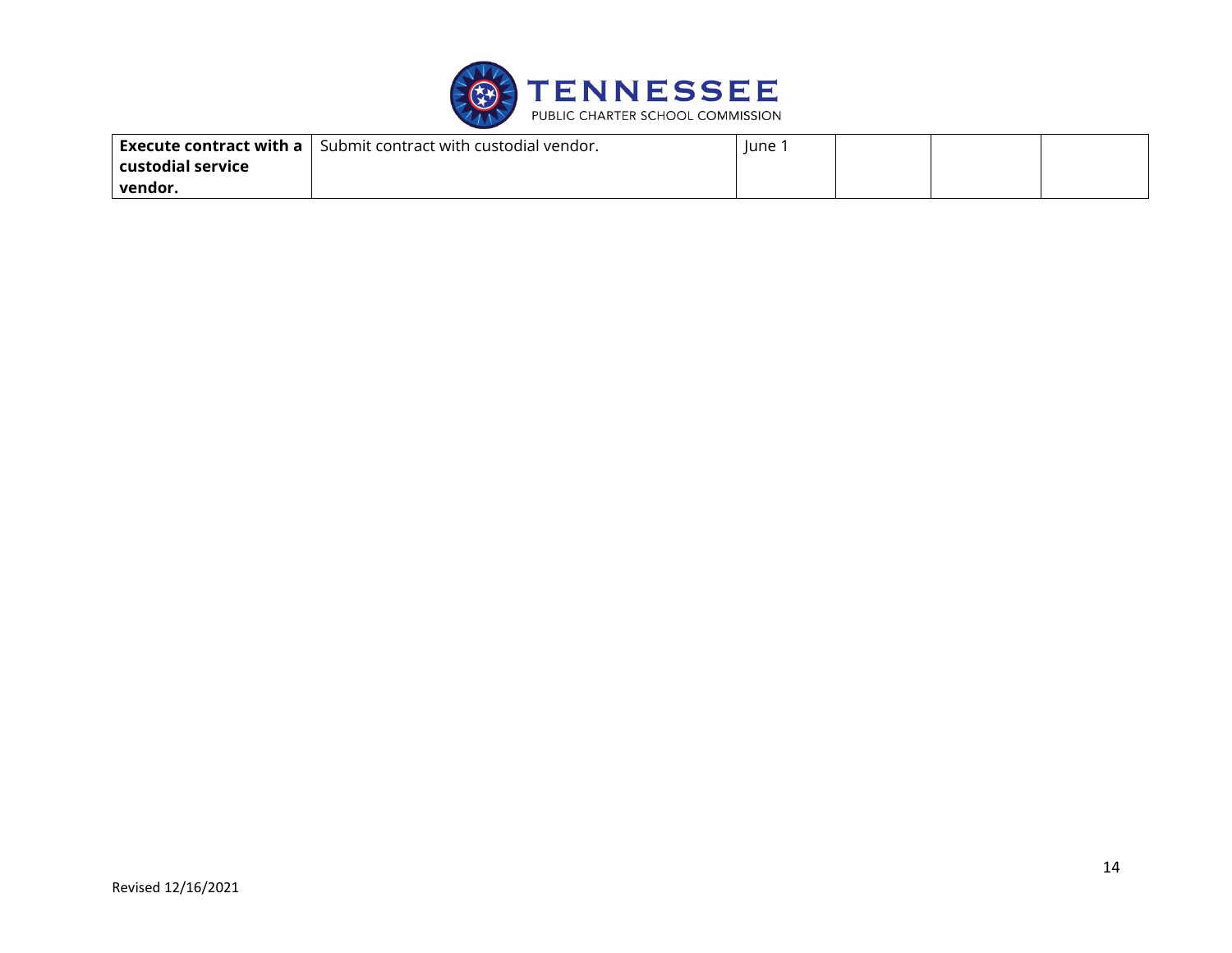

## **FINAL PRE-OPENING VISIT**

**WALKTHROUGH CHECKLIST**

The following items will be inspected as part of the final pre-opening visit:

| <b>Topic</b>                               | <b>Item</b>                                                                                                                                       | <b>Completion</b><br><b>Status</b> | <b>Notes</b> |
|--------------------------------------------|---------------------------------------------------------------------------------------------------------------------------------------------------|------------------------------------|--------------|
|                                            | Utilities are turned on and working properly in all areas of<br>the building.                                                                     |                                    |              |
|                                            | Submit Asbestos Certification, Certificate of Occupancy<br>and any other required permits from local building<br>department                       |                                    |              |
|                                            | Space is safe and secure; entrance and egress from the<br>school's space is adequately controlled.                                                |                                    |              |
|                                            | All exterior doors close and lock properly.                                                                                                       |                                    |              |
| <b>Facilities Readiness</b><br>and Signage | School safety zone signage. (optional)                                                                                                            |                                    |              |
|                                            | Complete Fire Marshall inspections on any major<br>renovation work done to facility to ensure approval for<br>occupancy as an educational space.  |                                    |              |
|                                            | Inspection of appropriately secured medical storage.                                                                                              |                                    |              |
|                                            | Ensure that classroom space, restrooms, and special<br>purpose space meet the requirements of the program<br>and the number of students enrolled. |                                    |              |
|                                            | Distribute necessary instructional materials and supplies<br>to classrooms at every grade level.                                                  |                                    |              |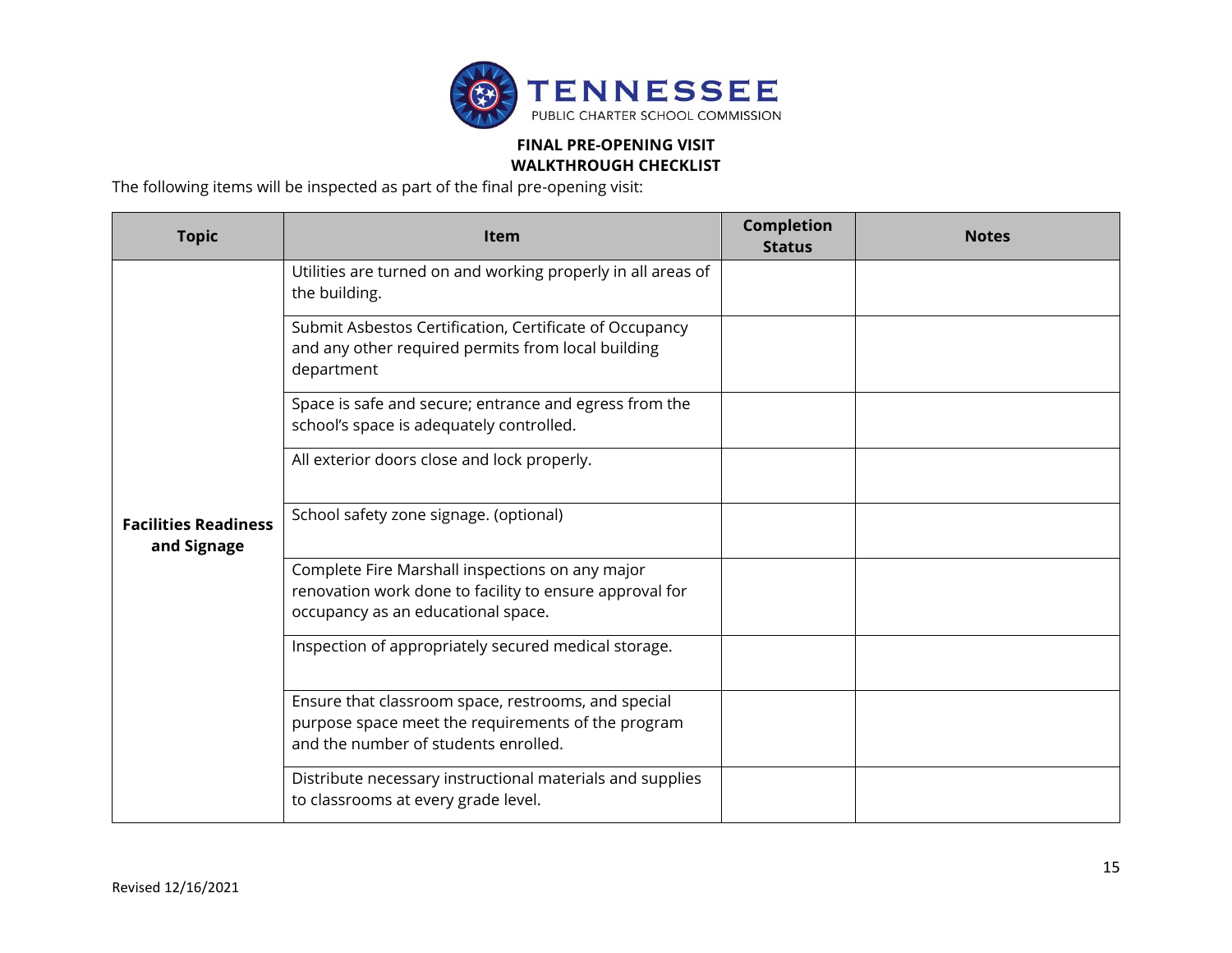

| <b>Topic</b>                                  | Item                                                                                                                                                                                                                         | <b>Completion</b><br><b>Status</b> | <b>Notes</b> |
|-----------------------------------------------|------------------------------------------------------------------------------------------------------------------------------------------------------------------------------------------------------------------------------|------------------------------------|--------------|
|                                               | Public displays of signage (noted in required postings<br>section of Charter Handbook and included below).                                                                                                                   |                                    |              |
| <b>Emergency</b><br><b>Operations</b>         | Ensure that fire extinguishers have been recently<br>inspected.                                                                                                                                                              |                                    |              |
|                                               | Ensure that there is adequate signage for the school and<br>that the school building is appropriately numbered for<br>emergency response purposes.                                                                           |                                    |              |
|                                               | Make certain each room has emergency exit plans and<br>maps that will not be covered by any materials.                                                                                                                       |                                    |              |
| <b>Records Storage</b>                        | Medical records are separate from academic records, in<br>locked storage, and locked storage is present at time of<br>Pre-Opening Visit.                                                                                     |                                    |              |
|                                               | Student records have been requested and/or received,<br>are or will be in locked storage, and locked storage is<br>present at the time of inspection.                                                                        |                                    |              |
| <b>Food Service and</b><br><b>Preparation</b> | The school has the necessary equipment to either<br>prepare food on site or accept food service delivery and<br>properly store food and beverage until it is consumed.<br>Inspection will be completed at Pre-Opening Visit. |                                    |              |
| <b>Transportation</b>                         | Inspection of school transportation plans and spaces for<br>busses, traffic flow-thru, and student drop off/pick up.                                                                                                         |                                    |              |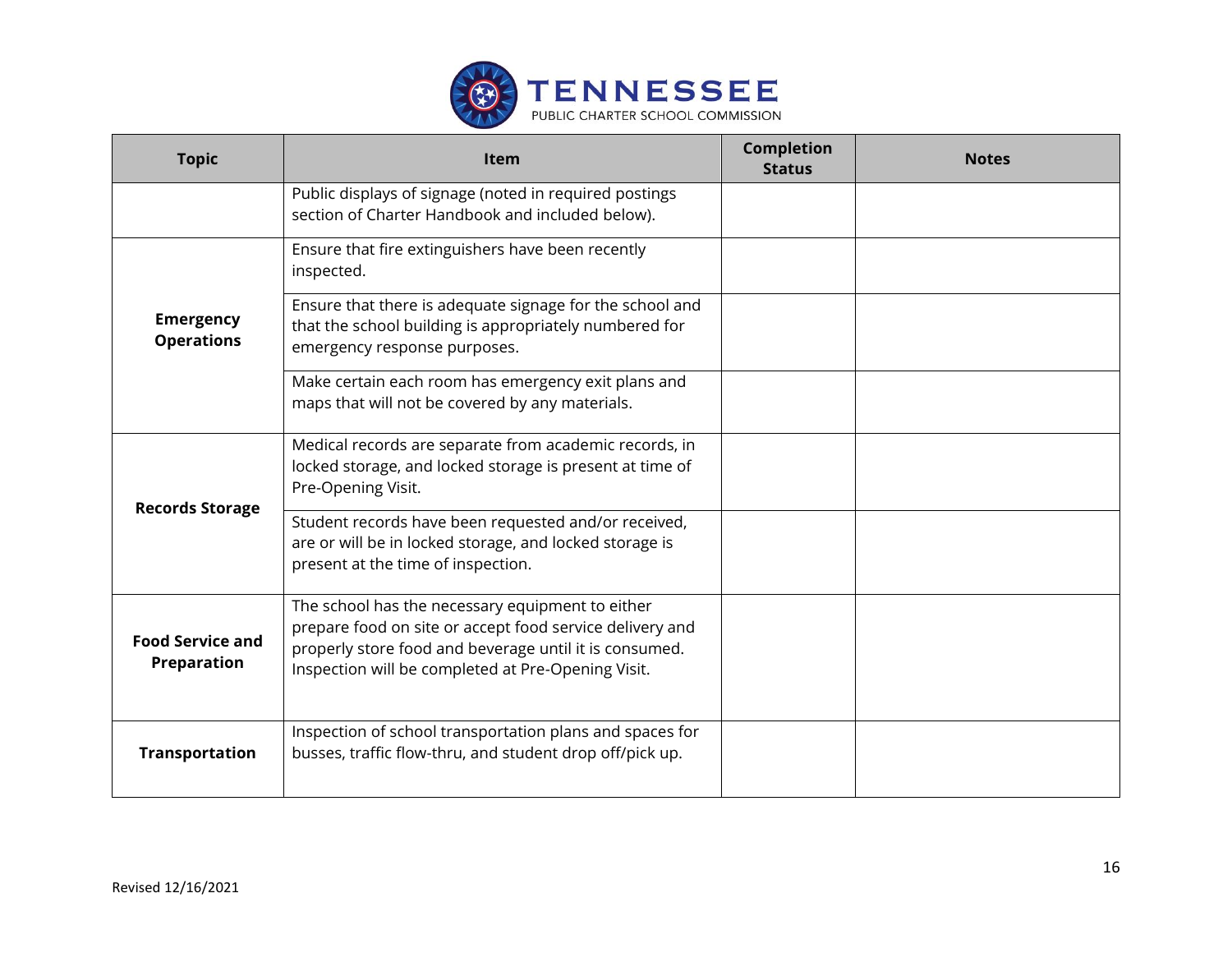

### **Required Postings**

(From TPCSC Charter School Handbook)

| <b>Required Posting/Notice</b>                                                                                                                                                                                                                                                  | <b>Completion Status</b> | <b>Notes</b> |
|---------------------------------------------------------------------------------------------------------------------------------------------------------------------------------------------------------------------------------------------------------------------------------|--------------------------|--------------|
| Notice prohibiting weapons on school property                                                                                                                                                                                                                                   |                          |              |
| Notice that lockers and other storage areas, containers, and<br>packages brought into the school by students or visitors are<br>subject to search for drugs, drug paraphernalia, dangerous<br>weapons, or any property that is not properly in the possession<br>of the student |                          |              |
| Notice visible from the school parking lot that vehicles parked<br>on school property by students or visitors are subject to search<br>for drugs, drug paraphernalia, or dangerous weapons                                                                                      |                          |              |
| DCS/child abuse reporting notice                                                                                                                                                                                                                                                |                          |              |
| Homeless information posters                                                                                                                                                                                                                                                    |                          |              |
| Child Find information posters                                                                                                                                                                                                                                                  |                          |              |
| <b>National Motto</b>                                                                                                                                                                                                                                                           |                          |              |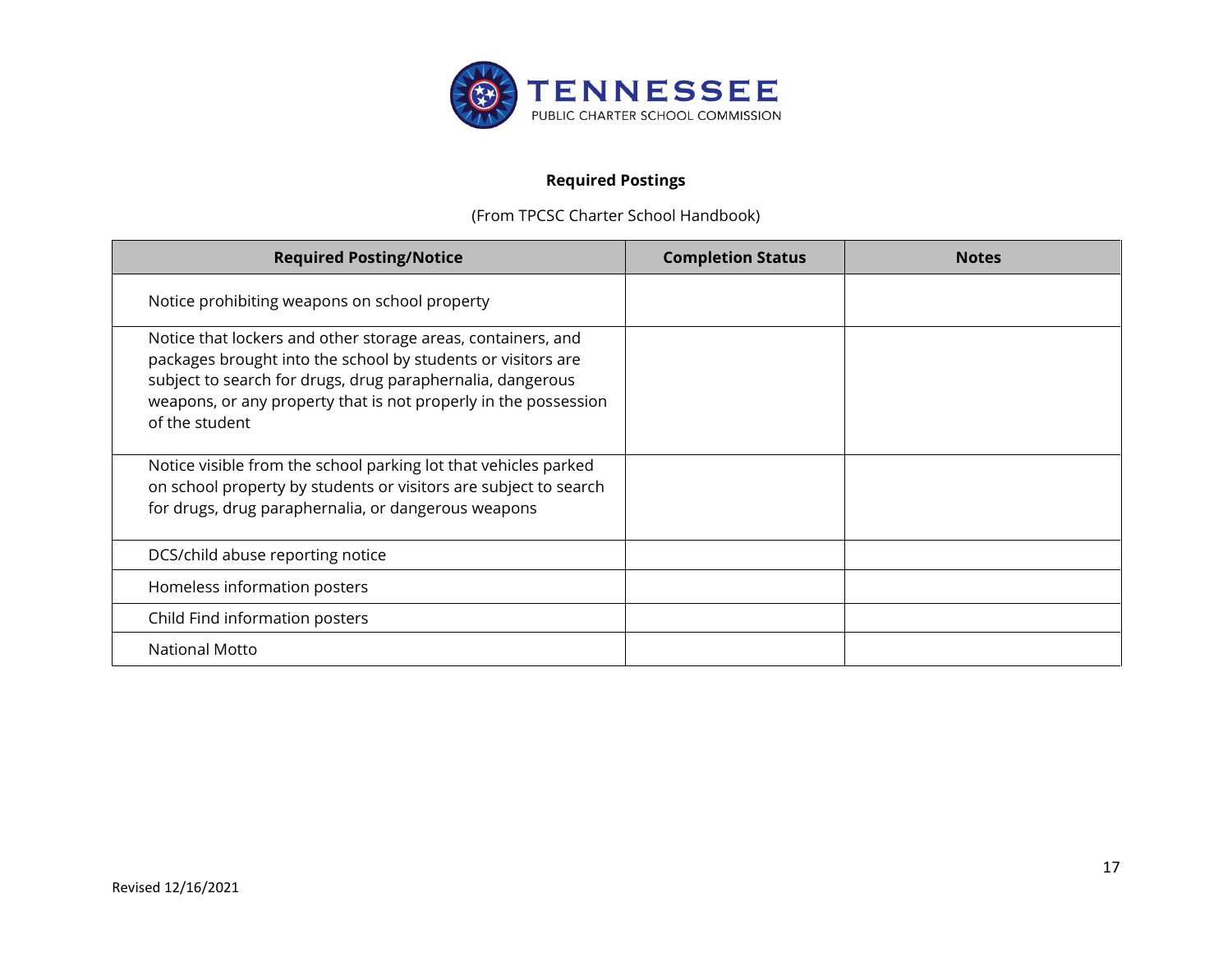## **Required Policies/Procedures**

| <b>Required Policies/Procedures</b>                                                                                                                            | <b>Source of Requirement</b>                                                                                                                                                                                                 | <b>Required</b> |
|----------------------------------------------------------------------------------------------------------------------------------------------------------------|------------------------------------------------------------------------------------------------------------------------------------------------------------------------------------------------------------------------------|-----------------|
| Code of ethics and conflict of interest policy                                                                                                                 | TPCSC LEA Policy 1106<br>$\bullet$<br><b>TPCSC Federal</b><br>$\bullet$<br>Programs Sub-<br>recipient Monitoring<br>Guidebook                                                                                                | Pre-<br>opening |
| Grievance and complaint policy and procedures<br>$\bullet$                                                                                                     | TPCSC LEA Policy 1200<br>$\bullet$<br>TPCSC LEA Policy 1801<br>٠<br>(policies shall include<br>general complaints<br>under IDEA)                                                                                             | Pre-<br>opening |
| ADA/Section 504 complaint policy or procedure                                                                                                                  | TPCSC LEA Policy 1802<br>$\bullet$                                                                                                                                                                                           | Pre-<br>opening |
| Fiscal management procedures<br>$\bullet$<br>Expenditure of funds policy and procedures                                                                        | TPCSC LEA Policy 2100<br>$\bullet$<br>TPCSC LEA Policy 2800<br>$\bullet$<br><b>TPCSC Uniform Grants</b><br>$\bullet$<br>Guidance<br>Policies/Procedures, p.<br><b>TPCSC Federal</b><br>Programs Sub-<br>recipient Monitoring | Pre-<br>opening |
| Policy / procedure governing the preparation and<br>$\bullet$<br>approval of budgets and budget revisions                                                      | Guidebook<br>TPCSC LEA Policy 2200<br>$\bullet$<br><b>TPCSC Federal</b><br>$\bullet$<br>Programs Sub-<br>recipient Monitoring<br>Guidebook                                                                                   | Pre-<br>opening |
| Grant management procedures, including<br>$\bullet$<br>procedures used to determine if a cost is<br>allowable and properly allocated to an individual<br>grant | TPCSC LEA Policy 2400<br>$\bullet$<br><b>TPCSC Federal</b><br>Programs Sub-<br>recipient Monitoring<br>Guidebook                                                                                                             | Pre-<br>opening |
| Inventory and equipment policies and procedures<br>$\bullet$                                                                                                   | TPCSC LEA Policy 2702<br>$\bullet$<br><b>TPCSC Uniform Grants</b><br>$\bullet$<br>Guidance<br>Policies/Procedures,<br>pp. 35-38<br><b>TPCSC Federal</b><br>$\bullet$<br>Programs Sub-<br>recipient Monitoring<br>Guidebook   | Pre-<br>opening |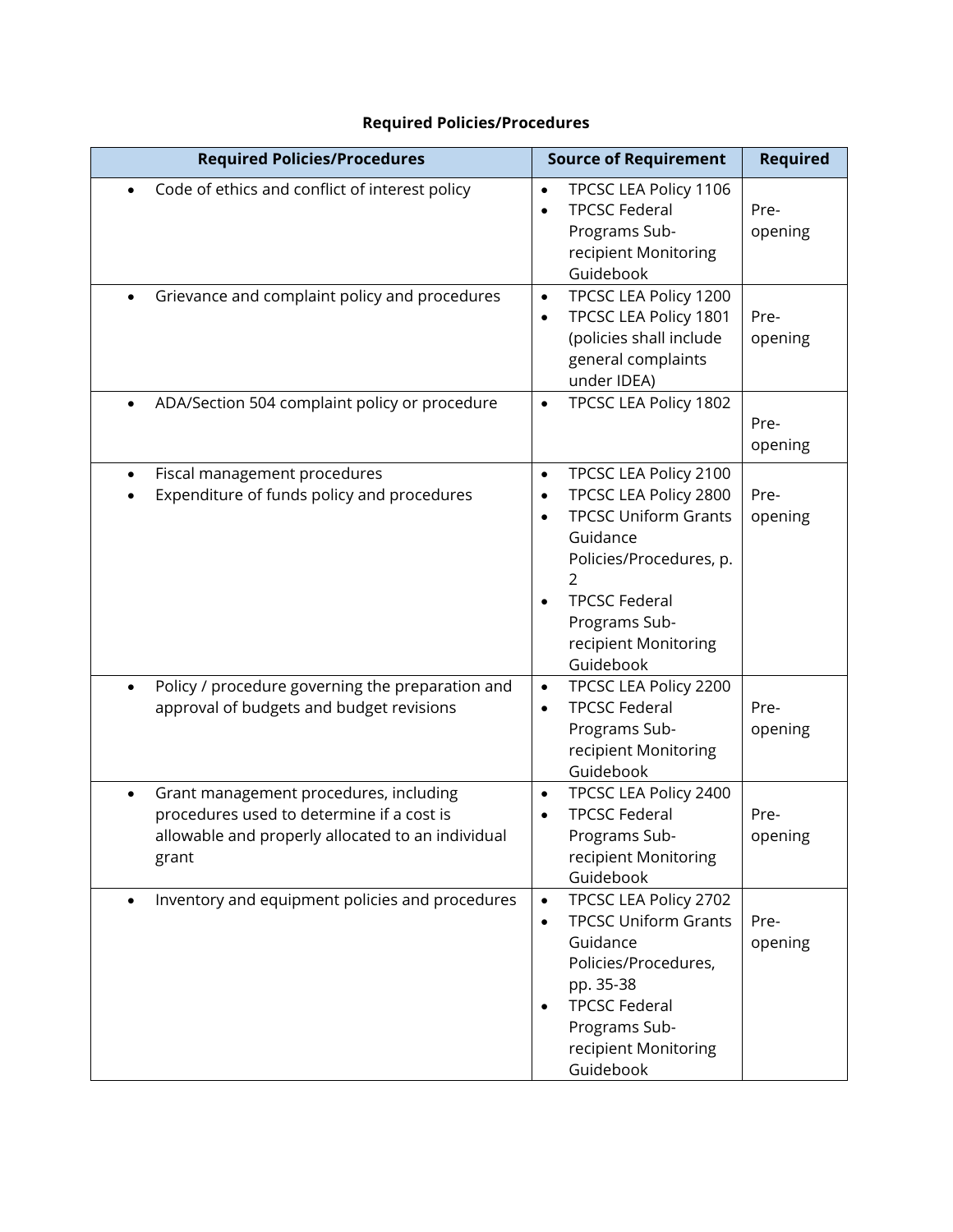| <b>Required Policies/Procedures</b>                                                                                                                                                                                 | <b>Source of Requirement</b>                                                                                                                                                                                               |                 |
|---------------------------------------------------------------------------------------------------------------------------------------------------------------------------------------------------------------------|----------------------------------------------------------------------------------------------------------------------------------------------------------------------------------------------------------------------------|-----------------|
| Procedures which comply with federal regulations<br>$\bullet$<br>for cash management                                                                                                                                | <b>TPCSC Federal</b><br>$\bullet$<br>Programs Sub-<br>recipient Monitoring<br>Guidebook                                                                                                                                    | Pre-<br>opening |
| Payroll/time and effort policy and procedures                                                                                                                                                                       | TPCSC LEA Policy 2802<br>$\bullet$<br><b>TPCSC Uniform Grants</b><br>$\bullet$<br>Guidance<br>Policies/Procedures<br>pp. 39-40<br><b>TPCSC Federal</b><br>$\bullet$<br>Programs Sub-<br>recipient Monitoring<br>Guidebook  | Pre-<br>opening |
| Expenses and reimbursements policy and<br>$\bullet$<br>procedures                                                                                                                                                   | TPCSC LEA Policy 2804<br>$\bullet$                                                                                                                                                                                         | Pre-<br>opening |
| Travel policy and procedures, including specifics<br>$\bullet$<br>on authorizing, verifying, and reimbursing travel<br>expenditures                                                                                 | TPCSC LEA Policy 2804<br>$\bullet$<br><b>TPCSC Uniform Grants</b><br>$\bullet$<br>Guidance<br>Policies/Procedures,<br>pp. 18-20<br><b>TPCSC Federal</b><br>$\bullet$<br>Programs Sub-<br>recipient Monitoring<br>Guidebook | Pre-<br>opening |
| Purchasing and contracts policy and procedures,<br>$\bullet$<br>including written procurement procedures which<br>comply with federal requirements and awarding<br>contracts that ensures the appropriate approval. | TPCSC LEA Policy 2805<br>$\bullet$<br><b>TPCSC Uniform Grants</b><br>$\bullet$<br>Guidance<br>Policies/Procedures,<br>pp. 25-32<br><b>TPCSC Federal</b><br>Programs Sub-<br>recipient Monitoring<br>Guidebook              | Pre-<br>opening |
| School safety and emergency response<br>$\bullet$<br>plan/procedures                                                                                                                                                | TPCSC LEA Policy 3201<br>$\bullet$<br><b>TPCSC Emergency</b><br>$\bullet$<br>Preparedness and<br><b>School Safety Drill</b><br>Procedures                                                                                  | Pre-<br>opening |
| Transportation policy and procedures<br>$\bullet$<br>Transportation safety complaint policy and<br>procedures<br>Procedure governing use of cameras and video<br>cameras on school buses                            | TPCSC LEA Policy 3400<br>$\bullet$<br><b>TPCSC Transportation</b><br>٠<br>Procedures                                                                                                                                       | Pre-<br>opening |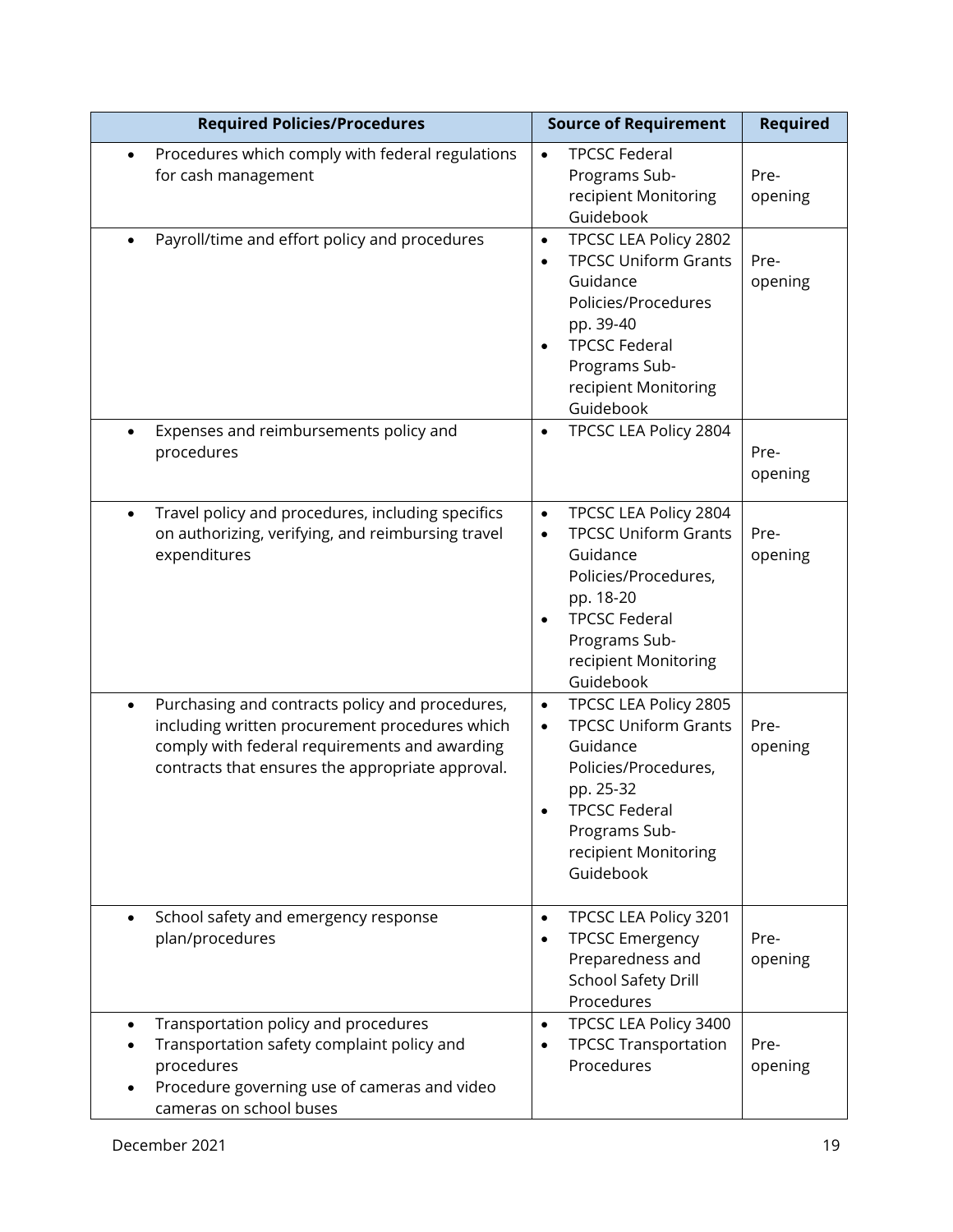| <b>Required Policies/Procedures</b>                                                                                                                                                           | <b>Source of Requirement</b>                                                                                                                                                                                                                                                                                     | <b>Required</b> |
|-----------------------------------------------------------------------------------------------------------------------------------------------------------------------------------------------|------------------------------------------------------------------------------------------------------------------------------------------------------------------------------------------------------------------------------------------------------------------------------------------------------------------|-----------------|
|                                                                                                                                                                                               |                                                                                                                                                                                                                                                                                                                  |                 |
| Parent and family engagement policy                                                                                                                                                           | TPCSC LEA Policy 4502<br>$\bullet$<br><b>TPCSC Federal</b><br>$\bullet$<br>Programs Sub-<br>recipient Monitoring<br>Guidebook                                                                                                                                                                                    | Pre-<br>opening |
| Promotion and retention policy (including how<br>$\bullet$<br>attendance will be used as a criteria for<br>promotion/denial)<br>Procedure for developing the individualized<br>promotion plan | TPCSC LEA Policy 4603<br>$\bullet$<br>TPCSC LEA Policy 6200                                                                                                                                                                                                                                                      | Pre-<br>opening |
| Equal opportunity employment policy<br>$\bullet$                                                                                                                                              | TPCSC LEA Policy 5104<br>$\bullet$                                                                                                                                                                                                                                                                               | Pre-<br>opening |
| Employee-related complaints and grievance policy                                                                                                                                              | TPCSC LEA Policy 5104<br>$\bullet$                                                                                                                                                                                                                                                                               | Pre-<br>opening |
| Employee discrimination and harassment policy<br>$\bullet$                                                                                                                                    | TPCSC LEA Policy 5104<br>$\bullet$                                                                                                                                                                                                                                                                               | Pre-<br>opening |
| Human resources policies/hiring process<br>$\bullet$<br>CHRI and background information security                                                                                              | TPCSC LEA Policy 5106<br>$\bullet$<br><b>TPCSC Uniform Grants</b><br>$\bullet$<br>Guidance<br>Policies/Procedures<br>pp.42-43<br><b>TPCSC</b><br>Personnel/Hiring<br>Procedures<br><b>TPCSC Federal</b><br>$\bullet$<br>Programs Sub-<br>recipient Monitoring<br>Guidebook<br>TPCSC LEA Policy 5118<br>$\bullet$ | Pre-<br>opening |
| procedures<br>School volunteer background check requirement<br>procedures                                                                                                                     | Personnel/Hiring<br>$\bullet$<br>Procedures                                                                                                                                                                                                                                                                      | Pre-<br>opening |
| Student attendance policy and procedures<br>$\bullet$                                                                                                                                         | TPCSC LEA Policy 6200<br>$\bullet$                                                                                                                                                                                                                                                                               | Pre-<br>opening |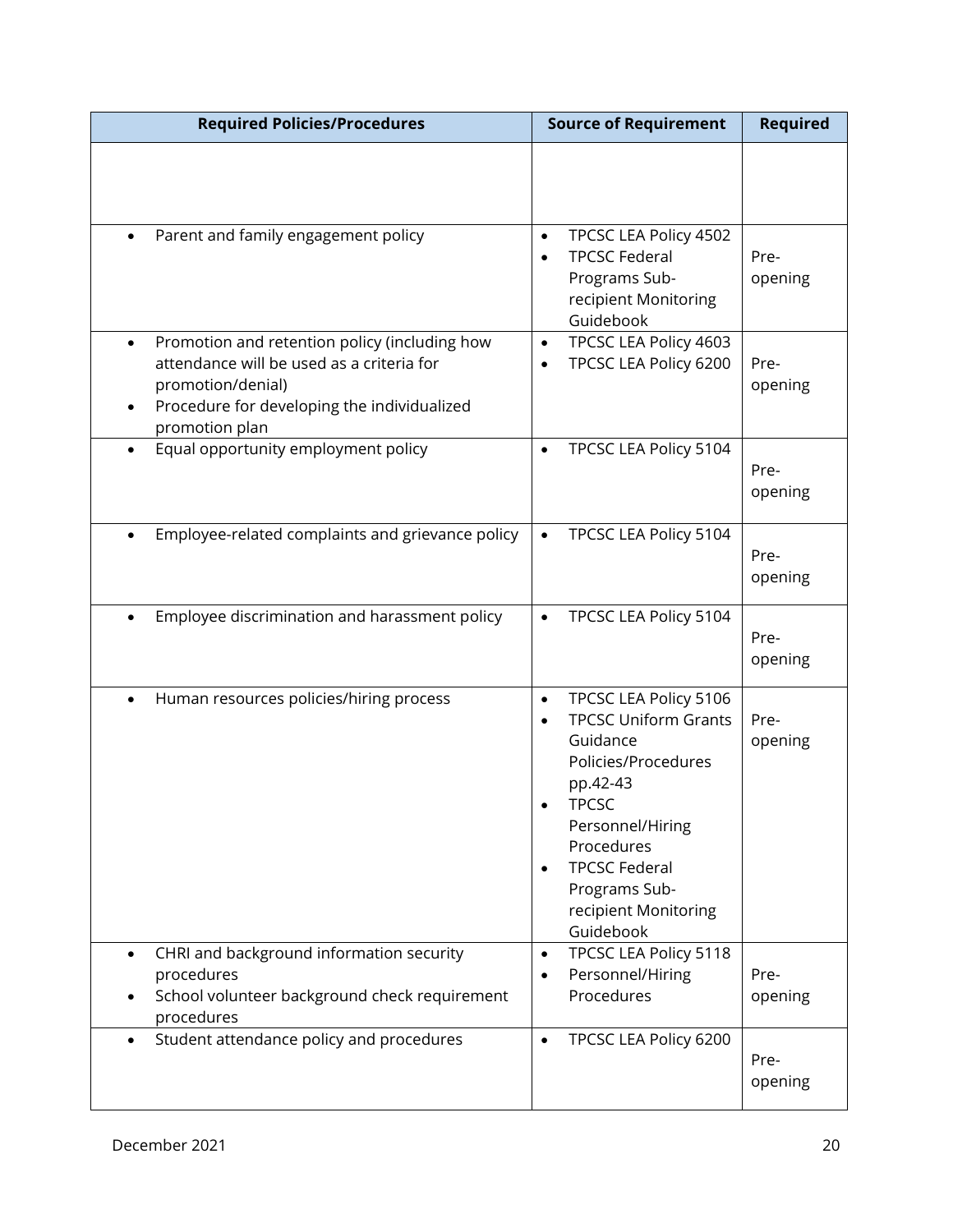| <b>Required Policies/Procedures</b>                                                     | <b>Source of Requirement</b>                                                                                                                             | <b>Required</b> |
|-----------------------------------------------------------------------------------------|----------------------------------------------------------------------------------------------------------------------------------------------------------|-----------------|
| Physical examinations and immunizations policy<br>$\bullet$                             | TPCSC LEA Policy 6203<br>$\bullet$                                                                                                                       | Pre-<br>opening |
| Admissions and enrollment policy<br>$\bullet$                                           | TPCSC LEA Policy 6206<br>$\bullet$                                                                                                                       | Pre-<br>opening |
| Student discipline policy and procedures<br>$\bullet$                                   | TPCSC LEA Policy 6313<br>$\bullet$<br><b>TPCSC Disciplinary</b><br>$\bullet$<br><b>Hearing Authority</b><br>Procedures                                   | Pre-<br>opening |
| Zero tolerance policy and procedures                                                    | TPCSC LEA Policy 6309<br>$\bullet$                                                                                                                       | Pre-<br>opening |
| Bullying, cyber-bullying, discrimination,<br>$\bullet$<br>harassment, and hazing policy | TPCSC LEA Policy 6304<br>$\bullet$<br><b>TPCSC Federal</b><br>$\bullet$<br>Programs Sub-<br>recipient Monitoring<br>Guidebook                            | Pre-<br>opening |
| Student disciplinary hearing authority (DHA) policy<br>$\bullet$<br>and procedures      | TPCSC LEA Policy 6317<br>$\bullet$<br><b>TPCSC Disciplinary</b><br>$\bullet$<br><b>Hearing Authority</b><br>Procedures                                   | Pre-<br>opening |
| Homeless students policy and procedures<br>$\bullet$                                    | TPCSC LEA Policy 6503<br>$\bullet$<br><b>TPCSC Federal</b><br>$\bullet$<br>Programs Sub-<br>recipient Monitoring<br>Guidebook                            | Pre-<br>opening |
| Migrant students procedures<br>$\bullet$                                                | TPCSC LEA Policy 6504<br>$\bullet$<br><b>TPCSC Federal</b><br>Programs Sub-<br>recipient Monitoring<br>Guidebook                                         | Pre-<br>opening |
| Foster student policy and procedures<br>$\bullet$                                       | TPCSC LEA Policy 6505<br>$\bullet$<br><b>TPCSC Foster Care</b><br>$\bullet$<br>Procedures                                                                | Pre-<br>opening |
| Identification of immigrant student procedures<br>$\bullet$                             | <b>TPCSC Student</b><br>$\bullet$<br>Enrollment<br>Procedures<br><b>TPCSC Federal</b><br>$\bullet$<br>Programs Sub-<br>recipient Monitoring<br>Guidebook | Pre-<br>opening |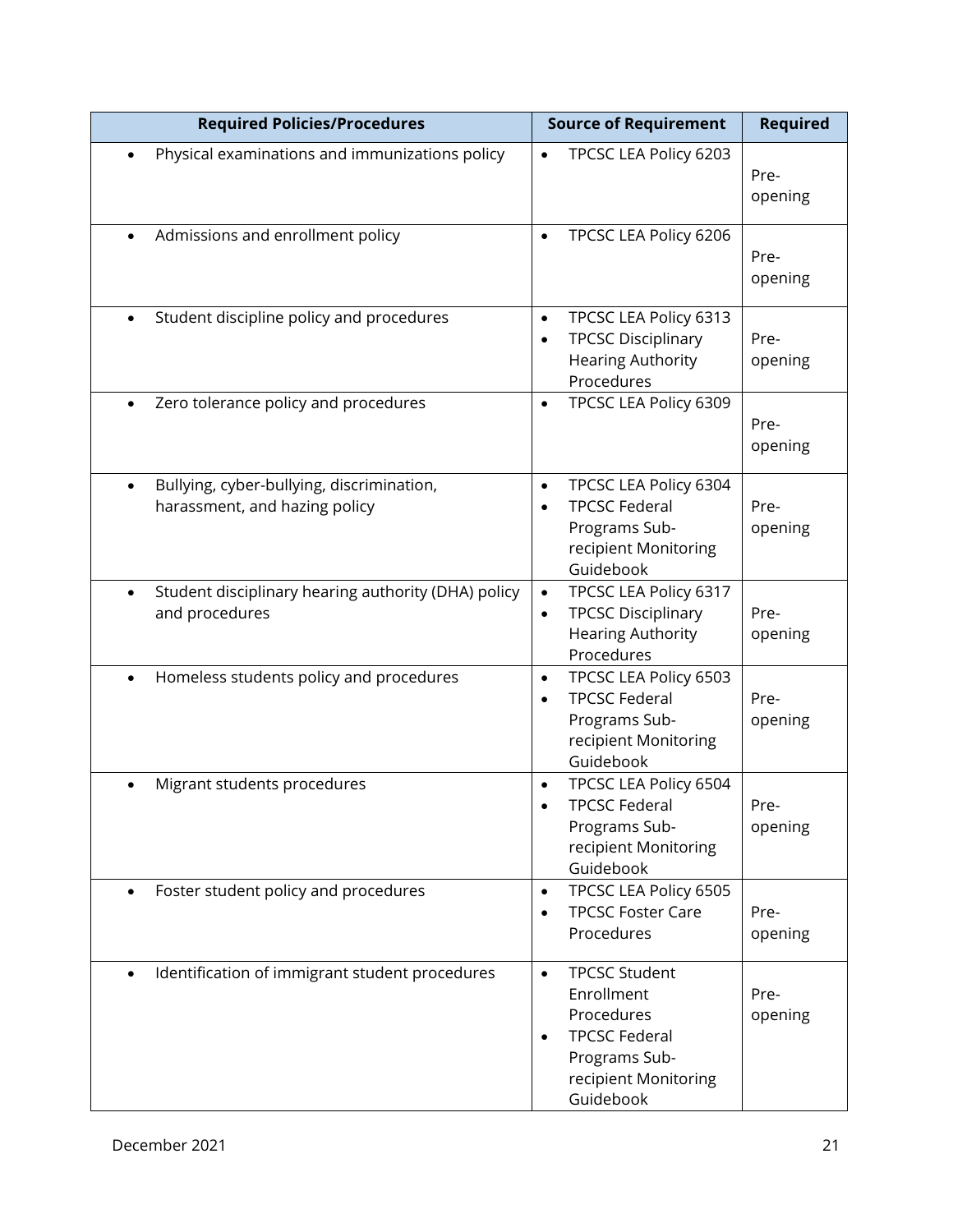| <b>Required Policies/Procedures</b>                                                                           | <b>Source of Requirement</b>                                                                                                                                                                              | <b>Required</b> |
|---------------------------------------------------------------------------------------------------------------|-----------------------------------------------------------------------------------------------------------------------------------------------------------------------------------------------------------|-----------------|
| Enrollment of Military Students policy<br>$\bullet$                                                           | <b>TPCSC Enrollment</b><br>$\bullet$<br>Procedures                                                                                                                                                        | Pre-<br>opening |
| Confidentiality of student records policy<br>$\bullet$<br>Survey of students/Collection of information policy | TPCSC LEA Policy 6600<br>$\bullet$<br><b>TPCSC Uniform Grants</b><br>$\bullet$<br>Guidance<br>Policies/Procedures, p.<br>48<br><b>TPCSC Federal</b><br>Programs Sub-<br>recipient Monitoring<br>Guidebook | Pre-<br>opening |
| Purchase card policy or procedure<br>$\bullet$                                                                | <b>TPCSC Uniform Grants</b><br>$\bullet$<br>Guidance<br>Policies/Procedures, p.<br>30                                                                                                                     | Pre-<br>opening |
| Employee separation practices policy or procedure                                                             | <b>TPCSC Uniform Grants</b><br>$\bullet$<br>Guidance<br>Policies/Procedures, p.<br>42                                                                                                                     | Pre-<br>opening |
| Child find and referral procedures                                                                            | <b>TPCSC Child Find</b><br>$\bullet$<br>Procedures                                                                                                                                                        | Pre-<br>opening |
| Protection of employee personal information<br>$\bullet$<br>policy and procedures                             | <b>TPCSC Uniform Grants</b><br>$\bullet$<br>Guidance<br>Policies/Procedures, p.<br>45<br><b>TPCSC Federal</b><br>Programs Sub-<br>recipient Monitoring<br>Guidebook                                       | Pre-<br>opening |
| Title IX and sexual harassment policy and<br>$\bullet$<br>procedures                                          | <b>TPCSC LEA Policy TBA</b><br>$\bullet$<br>(August 2020)                                                                                                                                                 | Pre-<br>opening |